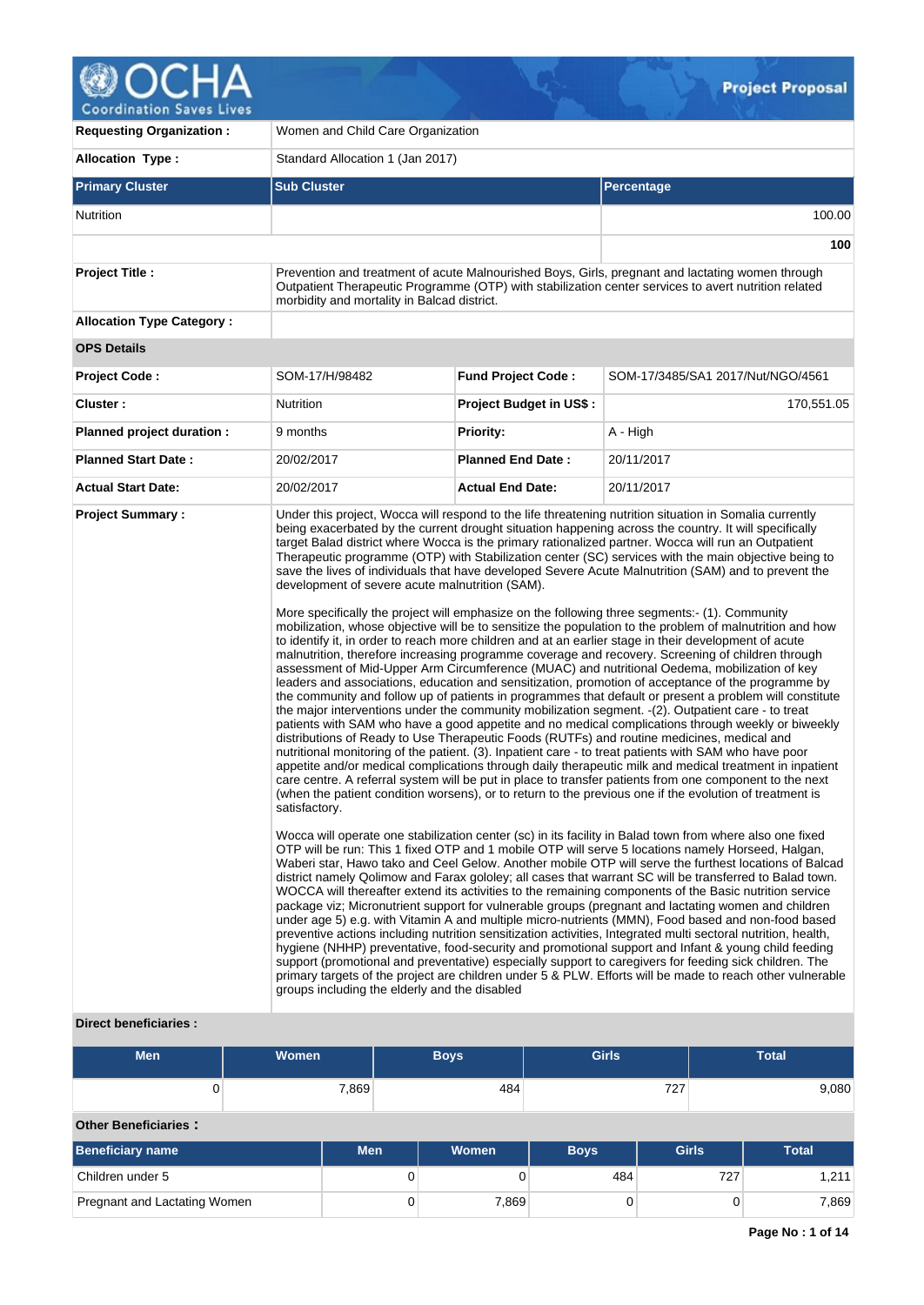#### **Indirect Beneficiaries :**

Indirect beneficiaries will include 7869 infants who directly depend Lactating Women benefiting directly from this project. This figure represents an estimated number of under one year old infants in the district that could use our service outside of the beneficiaries targeted in this project

### **Catchment Population:**

87438 being the project site's (Balcad district) estimated population. Its a summation of the following estimated figures from each location;-Horsed (18084 ), Halgan (14466 ), Waberi Star (30042), Hawo Tako (4872 ), Ceel Gelow (6252), Qalimow (7944 ), Farax Gololey (5778).

#### **Link with allocation strategy :**

This project is designed primarily to respond to the life threatening nutrition situation in Somalia currently being aggravated by the prevailing drought conditions happening across the country, this is in line with the first core element of the integrated CERF/SHF approach directing development partners towards a focus on drought response. Another linked element of the CERF/SHF Integrated Approach is Life-saving focusing on immediate life-saving response; This project aims to deliver an integrated package of life-saving nutritional humanitarian assistance to children under 5 years and pregnant and lactating mothers. The response package includes outpatient nutrition programs to reduce and/or prevent the rate at which children fall into SAM (Severe Acute Malnutrition), Outpatient Therapeutic Programme/ Stabilization center (OTP/SC) to address treatment of severe acute malnutrition completing the full cycle of addressing acute malnutrition so as to enable avoid excess mortality. The proposed project shall complement the ongoing WASH and proposed health interventions in the target locations to increase synergy and to effectively address drought related diseases such as Acute Watery Diarrhoea AWD/cholera and measles. Wocca will further coordinate with active organizations in Balcad implementing WASH, Food Security, Nutrition, Protection, Health and Education projects to ensure multi-sectoral integrated response to address nutrition causal factors affecting the communities, conforming to the wholeof-system approach advocated by the CERF/SHF integrated approach.

#### **Sub-Grants to Implementing Partners :**

| <b>Partner Name</b>                                   | <b>Partner Type</b> | <b>Budget in US\$</b>       |  |
|-------------------------------------------------------|---------------------|-----------------------------|--|
|                                                       |                     |                             |  |
| Other funding secured for the same project (to date): |                     |                             |  |
| <b>Other Funding Source</b>                           |                     | <b>Other Funding Amount</b> |  |

#### **Organization focal point :**

| <b>Name</b>           | <b>Title</b>      | Email                            | <b>IPhone</b> |
|-----------------------|-------------------|----------------------------------|---------------|
| Joseph Mutunga        | Programme officer | livelihoods@woccaorg.com         | +254718992246 |
| Robbert van der steeg | CEO               | Robbert.vandersteeg@woccaorg.com | +254734775122 |

### **BACKGROUND**

#### **1. Humanitarian context analysis**

Drought, caused by failure of successive rains, remains the most significant climatic driver of the humanitarian crisis in Somalia at the moment. As the economy is highly dependent on livestock, agriculture and fisheries sectors (accounting for over 60% of total employment), which are typically characterized by low productivity, lives and livelihoods are vulnerable to a wide range of shocks, including natural phenomena (droughts/floods), commodity price fluctuations and disrupted markets. The majority of Somalis in rural areas depend on subsistence farming and pastoralism for their livelihoods, with men and women making significant contributions to the household economy and food production. Given the dependency of rural livelihoods on the seasonal calendar, the impact of up to three seasons of failed rains, has been so severe that recovery for many requires more than one beneficial rainy season to recover.(2017 Somalia Humanitarian needs Overview [HNO])

As a result of the reduced rainfall and moisture levels in most regions of Somalia, which extended the dry season beyond the normally acceptable period, there have been significant production failure, poor access to livestock products and severe water shortage. These dry conditions alongside rise in food prices have aggravated the already existing poor nutrition situation. The currently observed impact of the drought on nutrition includes high level of malnutrition, risk of mortality and longer-term consequences including cognitive, social and economic impacts, several mortalities have so far been observed. (FSNAU briefing note, Jan 2017)

In south central zone, the FSNAU Gu 2016 assessments reveals sustained serious levels of GAM prevalence among the Shabelle Agro Pastoral (14.5%) and Shabelle Riverine (12.5%). The SAM prevalence of Shabelle Agro Pastoral (2.4%) and Shabelle Riverine (2.2%) sustained an Alert phase and this has been the case since Deyr 2015. The report further classified the nutrition situation in 6 south central livelihoods zones at Critical (GAM >15%) while 2 were classified Serious (GAM 10.0-14.9%). an estimated 322 350 children under the age of five across Somalia were suffering from acute malnutrition. Out of this total, 57 140 were severely malnourished. Approximately, 67% of these acutely malnourished children are found in Southern and Central Somalia. Some studies have showed a strong correlation of high prevalence of malnutrition and poor water and sanitation, poor health seeking behavior and sub optimal child feeding practices (2017 HNO), poor child feeding practices will further be worsened by the drought which gives women's excessive workloads in search of water, which commonly take mothers away from their very young children

Based on the above reasons South Central region is in need of nutrition services in order to ensure accessibility of quality nutrition services in the integrated management of acute malnutrition. These include children under 5 (CU5) who are severely and moderately malnourished as well as pregnant and lactating women (PLW) who are acutely malnourished. Psychological trauma, poor nutritional and physical health experienced due to loss of livelihoods and insecurity, limit the capacity of child care and care of other vulnerable group's elderly, orphans, and disabled. PLW are also disproportionately affected by under nutrition due to increased physiological needs. In addition as caretakers, women take extra activities to support household food security, where male heads are absent often leading to disruptions in infant young child feeding and reduced care practices. For this reason measures to prevent and treat malnutrition related morbidity and mortality cases have to be implemented. In order to reduce the levels of malnutrition WOCCA will address cases among children under 5 and PLW, through systematic treatment inform of multiple micronutrient supplements as well as Basic Nutrition Service Packages in Balad district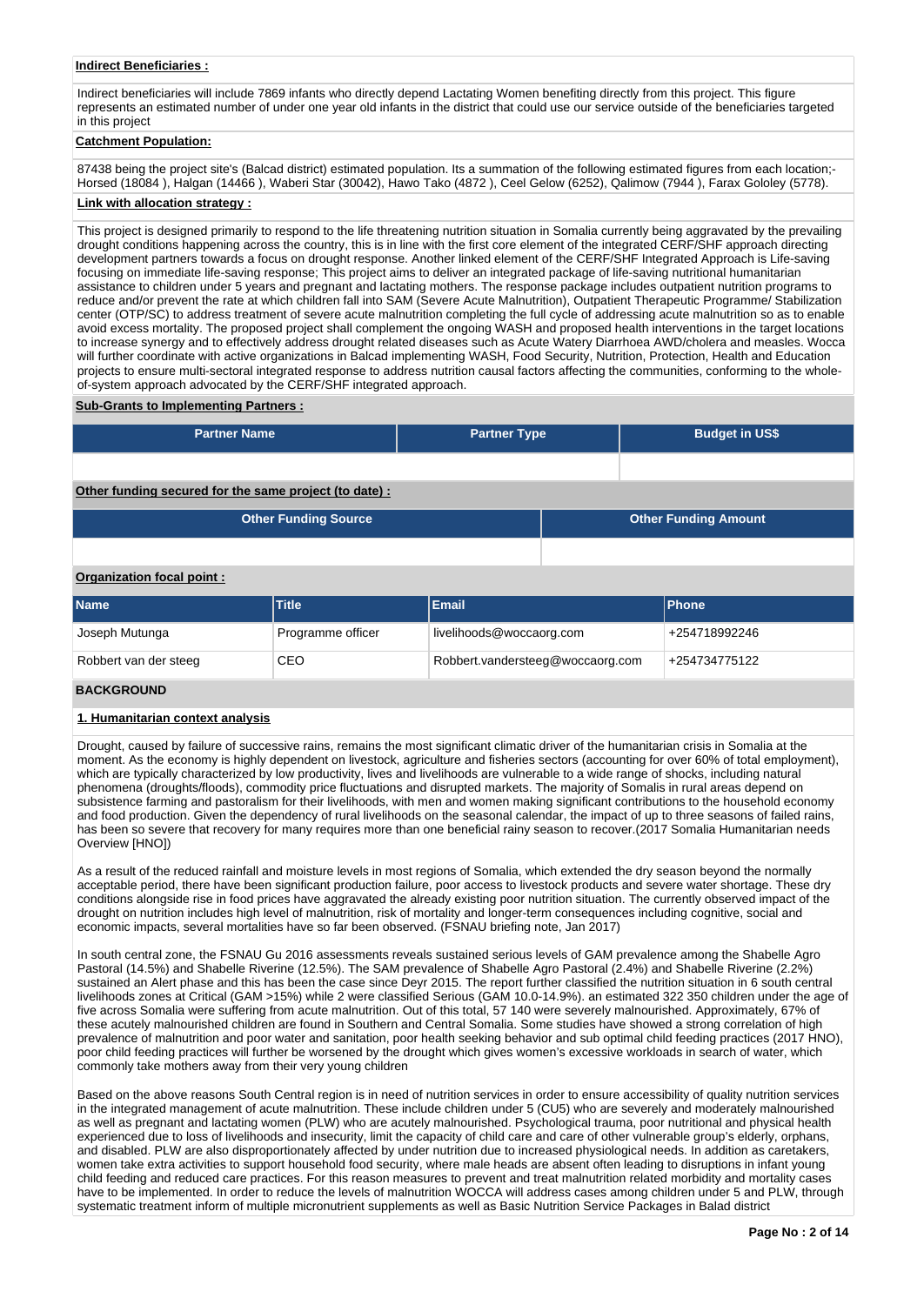### **2. Needs assessment**

Climatic shocks characterized by the prevailing drought conditions fueled by continued insecurity and armed conflict, recurrent human rights violations and political instability contribute to high levels of protracted humanitarian needs in Somalia. Acute food insecurity and malnutrition rates remain prevalent, disease outbreaks re-occur and poor basic service delivery continues to weaken the coping capacity of vulnerable Somalis. Pervasive protection violations, gender-based violence and exploitation, remain widespread and continue to affect the most vulnerable groups, especially women and girls, the elderly and minority groups.

Low livestock and agricultural production has been reported in rain deficit areas in the northeast and parts of southern and central Somalia, adversely affecting food security outcomes in these areas. Southern and central regions have been experiencing major increase of Acute Watery Diarrhea (AWD)/cholera cases in 2016. As at end September, a total number of 13,643 suspected cases of cholera, including 497 deaths were recorded in the WHO Diseases Surveillance system. To date, the AWD/cholera outbreak has affected 25 districts in the southern and central regions of Somalia. The WASH cluster estimates that only 63% of the populations have access to basic sanitation. All the aforementioned factors have a direct correlation to the worsening nutrition situation in the country. According to the 2017 humanitarian needs overview, acute malnutrition in children 6-59 months in Somalia is a direct outcome indicator of recent changes in nutritional status which could be attributed to changes in Food security, WASH and health situations among others. Further analysis on the seasonal surveys conducted by FSNAU from 2007 to 2016 reveal that acute malnutrition trends remains consistent with an emergency level of Global Acute Malnutrition/Severe Acute Malnutrition (GAM/SAM) threshold with no significant variations in the malnutrition rates over the years (p>0.05).

The nutrition cluster estimates the need/burden to be 850,050 acutely malnourished children of whom 150,000 are severely malnourished children. This further reveals 700,050 children under age 5 are moderately malnourished in Somalia. Based on calculations by the nutrition cluster the need/burden in Balcad district in middle shabelle is actual SAM (U5) caseload (60% coverage) of 818, actual MAM(U5) caseload (60% coverage) of 393 and PLW case load of 7869. In harmony with the 2017 humanitarian response plan, Wocca will implement the following response activitites to address the high cases of Malnutrition:- (1). Regular identification of acutely malnourished children and pregnant and lactating women; (2). Therapeutic feeding support for treatment of acute malnutrition cases; (3). Micro nutrient support for vulnerable groups (pregnant and lactating women and children under age 5) e.g. with Vitamin A and multiple micro-nutrients (MMN); (4). Food based and non-food based preventive actions including nutrition sensitive activities; (5). Integrated multi sectoral nutrition, health, hygiene preventative (NHHP) food-security and promotional support; (6). Infant and young child feeding support (promotional and preventative), especially support to caregivers for feeding sick children.

### **3. Description Of Beneficiaries**

The project will target children (boys and girls) under 5 years and pregnant and lactating women. Beneficiaries will be identified by screening children through assessment of MUAC, weight for height, nutritional Oedema, Severe Wasting and other clinical signs of SAM and its complications. Project staff, Community health workers, volunteers, screeners will be brought on board into this program, they will be better trained and monitored during case identification. Wocca will seek to obtain broader support by mobilizing community leaders, elders, TBAs, traditional healers, etc.

#### **4. Grant Request Justification**

Identified needs include acute malnutrition, compounded with food insecurity, disease outbreaks and inadequate WASH services. In line with the Nutrition cluster approach (Scaling up lifesaving treatment and prevention of excess morbidity and mortality among severely and moderately malnourished children under five years and pregnant and lactating women in drought affected areas) under the SHF/CERF integrated approach, wocca will run an outpatient therapeutic programme (OTP) with stabilization center (SC) services aimed at decreasing the Severe Acute Malnutrition (SAM) caseload among children younger than five years. We will employ the following modalities/approaches; Facility based therapeutic feeding centre/stabilization centre and Community based therapeutic programme or Outpatient Therapeutic Programme (OTP). We will run 3 OTPs (2 mobile, 1 static) and 1 SC in balad. WOCCA will extend its activities to the remaining component of the Basic nutrition service package. Planned response activities include:- Regular identification of acutely malnourished children and pregnant and lactating women; Therapeutic feeding support for treatment of acute malnutrition cases; Micro-nutrient support for vulnerable groups (pregnant and lactating women and children under age 5) e.g. with Vitamin A and multiple micro-nutrients (MMN); Food based and non-food based preventive actions including nutrition sensitive activities; Integrated multi sectoral nutrition, health, hygiene (NHHP) preventative, food-security and promotional support; Infant and young child feeding support (promotional and preventative), especially support to caregivers for feeding sick children. To address the underlying factors of food insecurity, disease outbreaks and inadequate WASH services the project will adopt a multi sectoral integrated approach and coordinate activities with the relevant clusters. The interventions are planned to take nine months, this is because harvest as a result of the GU rains are not expected until mid July. whether the harvests turn out to be good or bad, patients admitted under the programme will still need more time to recover. weather forecasts are unfortunately pointing to failure of the GU rains and a subsequent famine; if this happens, the nutrition situation might be so severe that we might admit more persons than anticipated or prolong the project period beyond the planned duration.

### **5. Complementarity**

This project will complement an ended OTP/SFP (Outpatient Therapeutic Programme/ Supplimentary Feeding Programme) project previously run by wocca in Adale, Balcad and Afgoye. In this project that targeted children under five and pregnant and lactating women, operated 6 OTPs/SFPs in Adale and Balcad. Since the target location now is Balcad district only the programme will run 3 OTPs and 1 Stabilization Center (SC) and will scale up the operations to accommodate the high cases of malnutrition likely to be hiked by the prevailing drought condition in Balcad district. To address situations of food insecurity the project will be complemented by woccas project under the food security and livelihoods sector which will run concurrently with the nutrition cluster in the same region. Similarly cases of protection and GBV will be referred to Woccas Protection sector project which is currently active.The proposed project shall also complement the ongoing WASH and proposed health interventions in the target locations to increase synergy and to effectively address the gaps in the locations. Wocca will further coordinate with active organizations in Balcad implementing Nutrition WASH, Food Security, Protection, Health and Education projects to ensure multi-sectoral integrated response to address nutrition causal factors affecting the communities. These organizations include intersos (in Waberi village), Qatar red crescent (in Hawo Tako village), Somali red crescent society (in Halagan village), Islamic relief (in Horseed village), Zamzam (in Gololey) and Shardo (in Waberi star village). Wocca will also benefit from guidance and technical advise from UNICEF from where Wocca will also receive nutrition supplies

#### **LOGICAL FRAMEWORK**

**Overall project objective**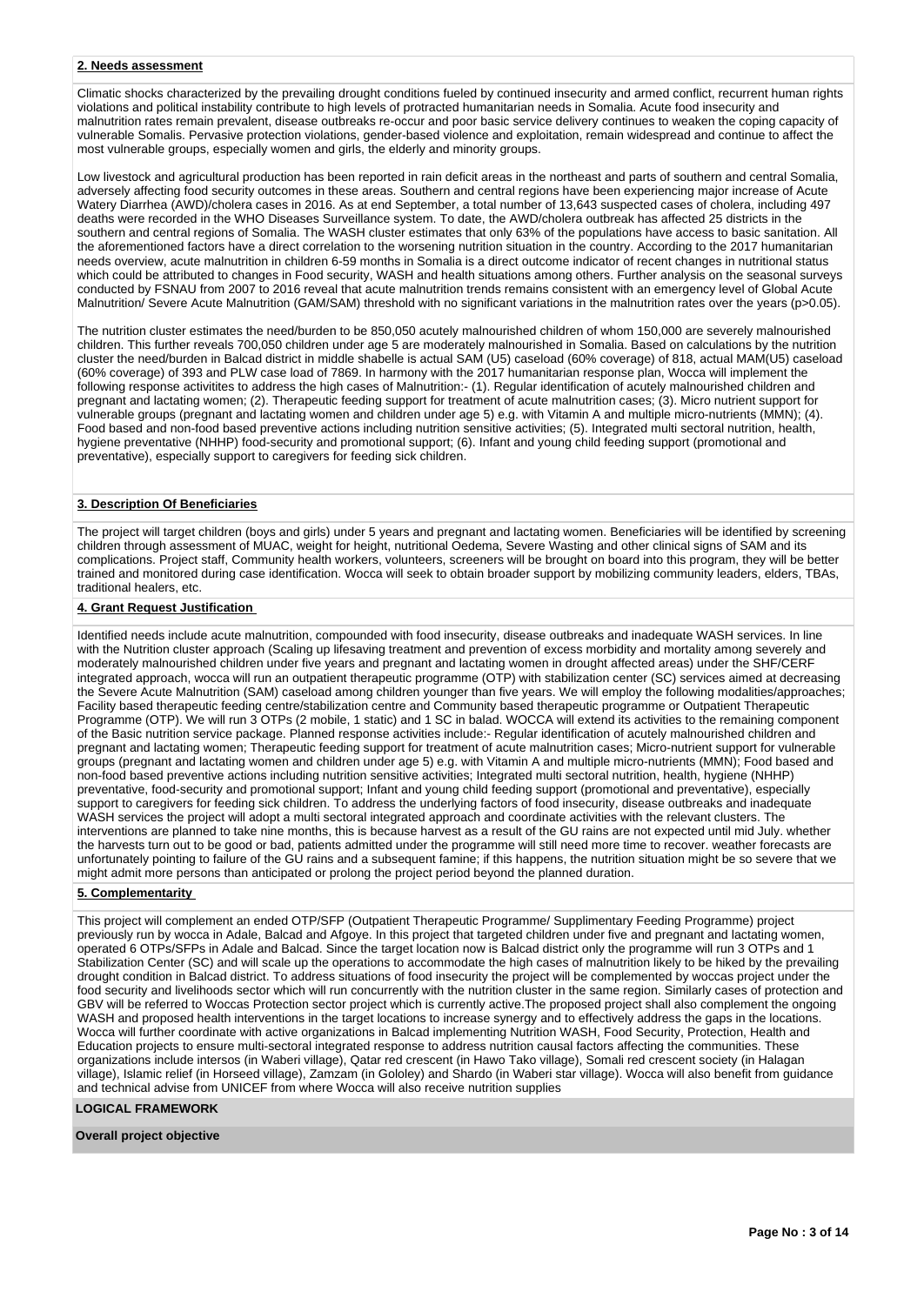The overall objective is to prevent excess morbidity and mortality among severely and moderately malnourished children under five years and pregnant and lactating women in drought affected areas of Balcad district with community (mobile OTP) and facility based (fixed OTP/SC) nutrition interventions.

The programs expected results will be achieved through a two-pronged strategy of Scaling up of treatment for SAM through screening and referral and promoting adequate infant young child feeding practices through intensive community mobilization. The program is primarily intended to target the children under-five and pregnant/ lactating women who are the most affected by the current nutrition crisis. WOCCA will make operational 3 OTPs (1 static and 2 mobile) and start 1 SC in Bal'ad

| <b>Nutrition</b>                                                                                                                                                                                                                               |                                          |                                 |
|------------------------------------------------------------------------------------------------------------------------------------------------------------------------------------------------------------------------------------------------|------------------------------------------|---------------------------------|
| <b>Cluster objectives</b>                                                                                                                                                                                                                      | Strategic Response Plan (SRP) objectives | <b>Percentage of activities</b> |
| Improve equitable access to quality lifesaving<br>curative nutrition services through systematic<br>identifi cation, referral and treatment of<br>acutely malnourished cases                                                                   | Somalia HRP 2017                         | 50                              |
| Strengthen lifesaving preventive nutrition<br>services for vulnerable population groups<br>focusing on appropriate infant and young<br>child feeding practices in<br>emergency, micronutrient interventions and<br>optimal maternal nutrition. | Somalia HRP 2017                         | 50                              |

**Contribution to Cluster/Sector Objectives :** The project is designed to contribute to cluster objectives 1, i.e. "Strengthen lifesaving preventive nutrition services for vulnerable population groups focusing on appropriate infant and young child feeding practices in emergency, micro nutrient interventions and optimal maternal nutrition" and 2, i.e. "Improve equitable access to quality lifesaving curative nutrition services through systematic identification, referral and treatment of acutely malnourished cases". The need/burden in the nutrition cluster is estimated to be 850,050 acutely malnourished children of whom 150,000 are severely malnourished children. and 700,050 children under age 5 being moderately malnourished in Somalia. Through this project Wocca will work towards reducing the burden by targeting 1211 malnourished under five children and 7869 pregnant and lactating women in need with life saving curative and nutritive interventions.

#### **Outcome 1**

Improved access to and utilization of life saving quality, high impact nutrition interventions for 7869 pregnant and lactating women and 1211 children under 5 boys and girls resulting in reduced mortality and morbidity in Balad district.

# **Output 1.1**

### **Description**

Improved access to quality life-saving nutrition services and emergency assistance for 7869 Pregnant and Lactating Women (PLW) and children under five (CU5) 1211 girls and boys from 3 Outpatient therapeutic programme - OTP (2 outreach 1 fixed) and 1 Stabilization center (SC) services in Balcad districts of Middle Shabelle region

#### **Assumptions & Risks**

- Stable civil security;
- Good accessibility
- Community acceptance and participation
- No widespread and continued conflict;
- No exceptional climatic shocks;

### **Activities**

### **Activity 1.1.1**

## **Standard Activity : Community screening for malnutrition and referral**

Screen and refer to the appropriate component (i.e. Outpatient Therapeutic Programme, OTP, Stabilisation Centre, SC) 9080 persons i.e.1211 under five boys and girls and 7869 pregnant and lactating women (PLW)

#### **Activity 1.1.2**

#### **Standard Activity : Treatment of severe acute malnutrition in children 0-59months**

Treatment of 1211 targeted/actual SAM (U5) case load though Outpatient Therapeutic Programme (Outpatient care) - OTP and/or Stabilisation Centre (Inpatient care) - SC: done through distributions of Ready to Use Therapeutic Foods (RUTFs) and routine medicines; medical and nutritional monitoring of the patient

#### **Activity 1.1.3**

#### **Standard Activity : Treatment of moderately malnourished pregnant and lactating women**

Treatment of 7869 case load of moderately malnourished pregnant and lactating women through supplementary feeding programme **Activity 1.1.4** 

#### **Standard Activity : Capacity building**

Conduct 1 day event awareness within the community to 90 key persons. besides being used as an entry point for this project persons will be sensitized on malnutrition causes, the misconceptions about nutrition and prevention mechanisms

#### **Indicators**

|                 |                |                                                                                                          | <b>End cycle beneficiaries</b> |                           |  |  | End<br>cycle |
|-----------------|----------------|----------------------------------------------------------------------------------------------------------|--------------------------------|---------------------------|--|--|--------------|
| Code            | <b>Cluster</b> | <b>Indicator</b>                                                                                         | <b>Men</b>                     | Women Boys Girls   Target |  |  |              |
| Indicator 1.1.1 | Nutrition      | Number of children (6-59 months) and pregnant<br>and lactating women admitted in treatment<br>programmes |                                |                           |  |  | 9.080        |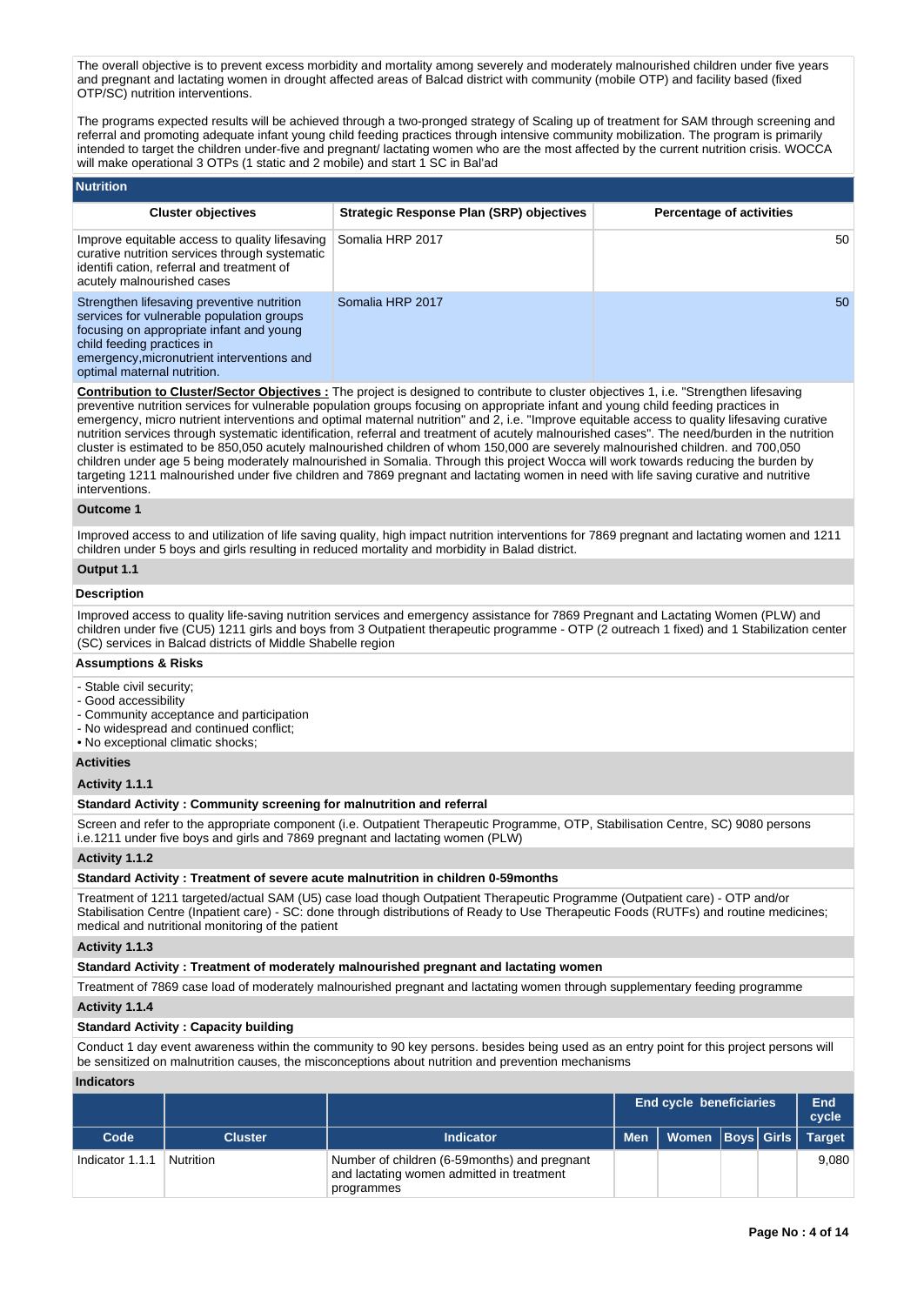|                                        | progress/interim/final project reports                                                        | <b>Means of Verification:</b> Outpatient Therapeutic programme (OTP) registers                                                                                                                                             |            |                                |                   |               |
|----------------------------------------|-----------------------------------------------------------------------------------------------|----------------------------------------------------------------------------------------------------------------------------------------------------------------------------------------------------------------------------|------------|--------------------------------|-------------------|---------------|
| Indicator 1.1.2   Nutrition            |                                                                                               | Number of severely malnourished children (0 to<br>59 months) that get cured                                                                                                                                                |            |                                |                   | 1,211         |
| <b>IMAM</b> reports                    | <b>Means of Verification: OTP registers</b><br>Monthly progress/interim/final project reports |                                                                                                                                                                                                                            |            |                                |                   |               |
| Indicator 1.1.3                        | Nutrition                                                                                     | number of moderately malnourished pregnant and<br>lactating women that get cured                                                                                                                                           |            |                                |                   | 7,869         |
| <b>IMAM</b> reports<br>project reports | <b>Means of Verification: OTP registers</b>                                                   |                                                                                                                                                                                                                            |            |                                |                   |               |
| Indicator 1.1.4                        | Nutrition                                                                                     | Number of community conversations/community<br>dialogues conducted                                                                                                                                                         |            |                                |                   | 1             |
|                                        | <b>Means of Verification:</b> project reports<br>event report and attendance list             |                                                                                                                                                                                                                            |            |                                |                   |               |
| Output 1.2                             |                                                                                               |                                                                                                                                                                                                                            |            |                                |                   |               |
| <b>Description</b>                     |                                                                                               |                                                                                                                                                                                                                            |            |                                |                   |               |
|                                        |                                                                                               | Enhanced Basic Nutrition Service Package to beneficiaries (1211 Boys & Girls and 7869 pregnant and lactating women (PLW) for 3 OTPs (2<br>mobile, 1 fixed) and 1 SC services in Balcad districts of Middle Shabelle region |            |                                |                   |               |
| <b>Assumptions &amp; Risks</b>         |                                                                                               |                                                                                                                                                                                                                            |            |                                |                   |               |
|                                        |                                                                                               |                                                                                                                                                                                                                            |            |                                |                   |               |
| <b>Activities</b>                      |                                                                                               |                                                                                                                                                                                                                            |            |                                |                   |               |
| Activity 1.2.1                         |                                                                                               |                                                                                                                                                                                                                            |            |                                |                   |               |
|                                        | Standard Activity: Infant and young child feeding counselling                                 |                                                                                                                                                                                                                            |            |                                |                   |               |
| the OTP centers                        |                                                                                               | Conduct awareness sessions for caregivers accessing OTPs, on appropriate infant and young child feeding practices for twice a month at                                                                                     |            |                                |                   |               |
| <b>Activity 1.2.2</b>                  |                                                                                               |                                                                                                                                                                                                                            |            |                                |                   |               |
|                                        | <b>Standard Activity: Capacity building</b>                                                   |                                                                                                                                                                                                                            |            |                                |                   |               |
| volunteers                             |                                                                                               | Conduct 2 day training on effective acute Malnutrition management for 8 Male and 8 female staff and, 1 Male and 2 Female community                                                                                         |            |                                |                   |               |
| Activity 1.2.3                         |                                                                                               |                                                                                                                                                                                                                            |            |                                |                   |               |
|                                        | <b>Standard Activity: Deworming</b>                                                           | Provide Vitamin A and, Deworming tablets to vulnerable 1211 U5 boys& girls                                                                                                                                                 |            |                                |                   |               |
| Activity 1.2.4                         |                                                                                               |                                                                                                                                                                                                                            |            |                                |                   |               |
|                                        |                                                                                               | Standard Activity: Multiple micronutrients supplementation for pregnant and lactating women                                                                                                                                |            |                                |                   |               |
|                                        | Iron supplementation for 7869 pregnant and lactating women.                                   |                                                                                                                                                                                                                            |            |                                |                   |               |
| <b>Indicators</b>                      |                                                                                               |                                                                                                                                                                                                                            |            |                                |                   |               |
|                                        |                                                                                               |                                                                                                                                                                                                                            |            | <b>End cycle beneficiaries</b> |                   | <b>End</b>    |
|                                        |                                                                                               |                                                                                                                                                                                                                            |            |                                |                   | cycle         |
| Code                                   | <b>Cluster</b>                                                                                | <b>Indicator</b>                                                                                                                                                                                                           | <b>Men</b> | <b>Women</b>                   | <b>Boys</b> Girls | <b>Target</b> |
| Indicator 1.2.1                        | <b>Nutrition</b>                                                                              | Number of individuals (male and female)<br>attending IYCF(E) awareness sessions                                                                                                                                            |            |                                |                   | 7,869         |
| OTP registers<br>Evaluation report     | <b>Means of Verification: IMAM reports</b><br>Monthly/interim/final project reports           |                                                                                                                                                                                                                            |            |                                |                   |               |
| Indicator 1.2.2                        | Nutrition                                                                                     | Number of male and female Staff/Community<br>Health Workers/outreach workers trained on the<br>management of acute malnutrition                                                                                            |            |                                |                   | 19            |
|                                        | <b>Means of Verification:</b> Training reports<br>progress/interim/final project proposals    |                                                                                                                                                                                                                            |            |                                |                   |               |
| Indicator 1.2.3                        | <b>Nutrition</b>                                                                              | Number of under five children that receive vitamin                                                                                                                                                                         |            |                                |                   | 1,211         |
|                                        |                                                                                               | A and are dewormed                                                                                                                                                                                                         |            |                                |                   |               |
| <b>IMAM</b> reports                    | <b>Means of Verification: OTP reports</b><br>progress/interim/final project reports           |                                                                                                                                                                                                                            |            |                                |                   |               |
| Indicator 1.2.4                        | <b>Nutrition</b>                                                                              | Number of PLW receiving multiple micronutrients                                                                                                                                                                            |            |                                |                   | 7,869         |
| <b>IMAM</b> records                    | <b>Means of Verification: OTP reports</b><br>Progress/Interim/final project reports           |                                                                                                                                                                                                                            |            |                                |                   |               |
| <b>Additional Targets:</b>             |                                                                                               |                                                                                                                                                                                                                            |            |                                |                   |               |
|                                        |                                                                                               |                                                                                                                                                                                                                            |            |                                |                   |               |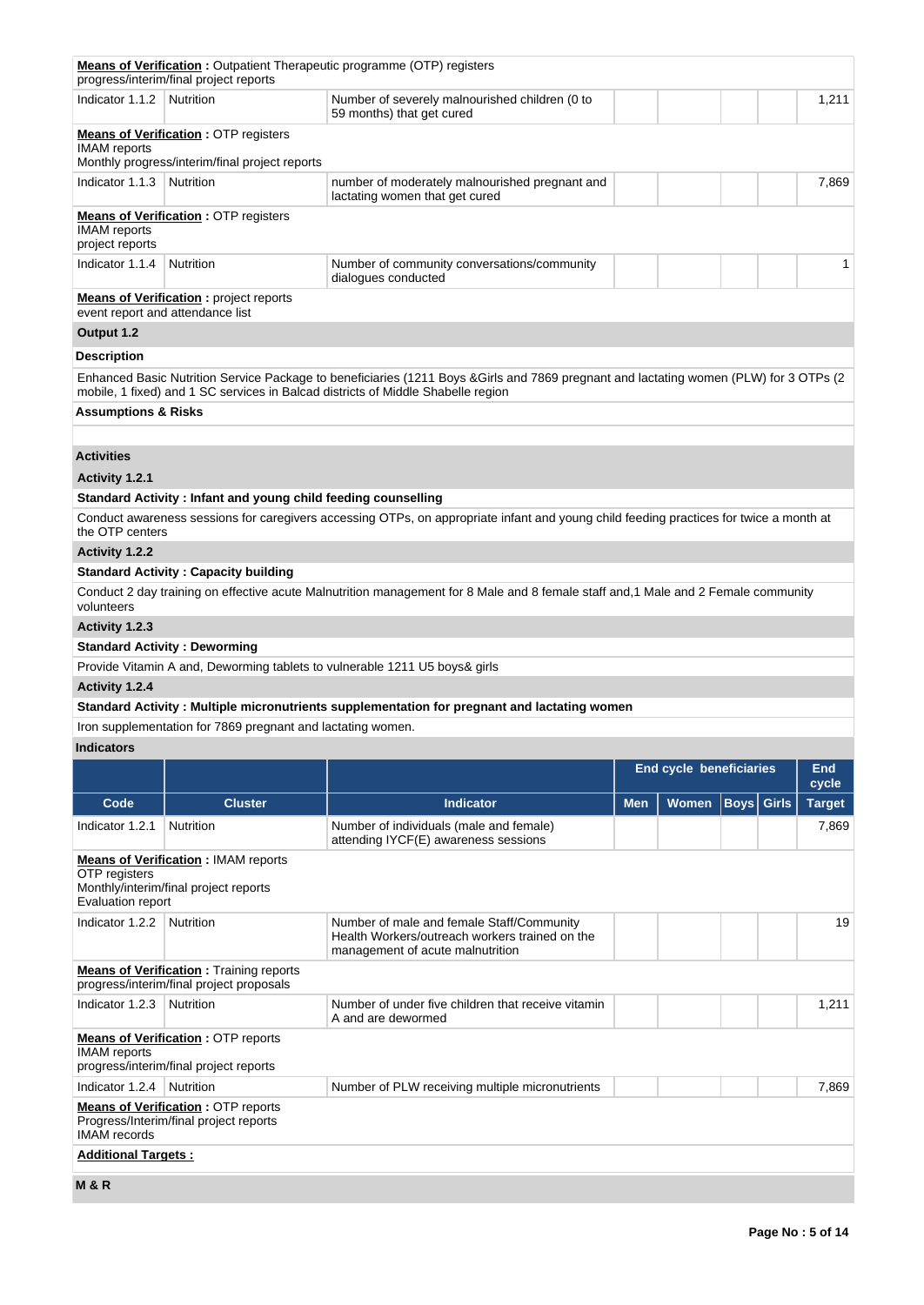### **Monitoring & Reporting plan**

Participatory monitoring and evaluation will be employed with regard to frequency, keeping track/ assessing the effectiveness of the interventions with the aim of working within and where necessary adjusting the work plan to enhance efficiency and realization of project objectives. Our project M&E Officer together with the program team and beneficiaries will employ routine information gathering systems through weekly field/site visits, prepare progress reports, carry out rapid monthly assessments on project activities. The field's reports will be sent to the Program Manager who will then assemble the project team to analyze and match actual reporting with indicators in the LFM (Logical Framework Matrix) and project activities in the work plan. Disparities will be explained and appropriate remedial action taken in consultation with the program manager. In this project, wocca will use four tier level monitoring approaches (i) reporting against agreed work plan (ii) staff field visit, meetings, supervision and technical support, (iii) Baseline assessment and post project assessment will be conducted to measure the impact of the intervention (iv) Community Feedback and Response Mechanism (CFRM) to check on satisfaction, curb aid diversion and re-evaluation and possible re-adjustments of the intervention. The PM develops a detailed monitoring plan and participatory monitoring tools to ensure all the stakeholders including the beneficiaries participate in M&E of the activities. Telephone numbers of community members and authorities will be collected to allow independent and remote monitoring to OCHA and WOCCA top management. Monitoring reports of project activities accompanied by photographic evidence with GPS tags will be sent to woccas program manager and OCHA for evidence. PM and the other project staff will monitor the activities carried out by the CHWs using a variety tools such as daily monitoring tools to record population reached based on gender, weekly distribution forms signed by the beneficiaries will be kept for evidence. Wocca will develop elaborate beneficiary complain and feedback tool, project beneficiaries and stakeholders will advised on how to use the complaint / feedback system to enhance transparency and accountability. Monthly and quarterly progress reports with photographic evidence by the project team to inform wocca senior management on progress and support requirements will be developed. The target locations are accessible, thus the PM will make day-to-day site visits to supervise and monitor progress. Wocca will regularly update the 4W matrix and inform the WASH cluster and OCHA on the progress. Structured quarterly monitoring and internal end of project evaluation is anticipated to measure effects and/or impacts made by the project and learn lessons accordingly. Finally Wocca will organize joint monitoring missions with OCHA/WASH cluster partners after the project is completed.

#### **Workplan**

| <b>Activitydescription</b>                                                                                                                                                                                                                                                                                                                        | Year | $\mathbf{2}$ |              |                         |              |                         |                   | 8                            | 9        |              |                         |  |
|---------------------------------------------------------------------------------------------------------------------------------------------------------------------------------------------------------------------------------------------------------------------------------------------------------------------------------------------------|------|--------------|--------------|-------------------------|--------------|-------------------------|-------------------|------------------------------|----------|--------------|-------------------------|--|
|                                                                                                                                                                                                                                                                                                                                                   |      |              |              |                         |              |                         |                   |                              |          |              |                         |  |
| Activity 1.1.1: Screen and refer to the appropriate component (i.e. Outpatient<br>Therapeutic Programme, OTP, Stabilisation Centre, SC) 9080 persons i.e.1211<br>under five boys and girls and 7869 pregnant and lactating women (PLW)                                                                                                            | 2017 |              | X.           | $\mathsf{X} \mathsf{X}$ |              | $\mathsf{X}$            | $X$ $X$ $X$       |                              |          | $\mathsf{X}$ | $\mathsf{I} \mathsf{X}$ |  |
| Activity 1.1.2: Treatment of 1211 targeted/actual SAM (U5) case load though<br>Outpatient Therapeutic Programme (Outpatient care) - OTP and/or Stabilisation<br>Centre (Inpatient care) - SC: done through distributions of Ready to Use<br>Therapeutic Foods (RUTFs) and routine medicines; medical and nutritional<br>monitoring of the patient | 2017 |              | <b>X</b>     | X.                      | $\times$     | $\overline{\mathsf{x}}$ | $x \mid x \mid x$ |                              |          | ΙX.          | $\mathsf{x}$            |  |
| Activity 1.1.3: Treatment of 7869 case load of moderately malnourished pregnant<br>and lactating women through supplementary feeding programme                                                                                                                                                                                                    | 2017 |              | IX.          | IX.                     | $\times$     | $\mathsf{x}$            | ΙX.               | $\mathsf{X}$                 | lx.      | ΙX.          | $\mathsf{X}$            |  |
| Activity 1.1.4: Conduct 1 day event awareness within the community to 90 key<br>persons, besides being used as an entry point for this project persons will be<br>sensitized on malnutrition causes, the misconceptions about nutrition and<br>prevention mechanisms                                                                              | 2017 |              | $\mathsf{x}$ |                         |              |                         |                   |                              |          |              |                         |  |
| Activity 1.2.1: Conduct awareness sessions for caregivers accessing OTPs, on<br>appropriate infant and young child feeding practices for twice a month at the OTP<br>centers                                                                                                                                                                      | 2017 |              | IX.          | ΙX.                     | $\times$     | $\mathsf{x}$            | ΙX.               | $\mathsf{X}$                 | lx.      | ΙX.          | $\mathsf{X}$            |  |
| Activity 1.2.2: Conduct 2 day training on effective acute Malnutrition management<br>for 8 Male and 8 female staff and, 1 Male and 2 Female community volunteers                                                                                                                                                                                  | 2017 |              |              | X                       |              |                         |                   |                              | X        |              |                         |  |
| Activity 1.2.3: Provide Vitamin A and, Deworming tablets to vulnerable 1211 U5<br>boys& girls                                                                                                                                                                                                                                                     | 2017 |              | X            | X                       | X            | X                       | $\mathsf{X}$      | IX.                          | <b>X</b> | $\times$     | $\mathsf{x}$            |  |
| Activity 1.2.4: Iron supplementation for 7869 pregnant and lactating women.                                                                                                                                                                                                                                                                       | 2017 |              | $\mathsf{x}$ | X                       | $\mathsf{x}$ | X                       | ΙX.               | $\mathbb{I} \mathsf{X}^{-1}$ | IX.      | <b>X</b>     | $\mathsf{x}$            |  |

## **OTHER INFO**

## **Accountability to Affected Populations**

WOCCA will hold at the inception of the project, community mobilization, and sensitization meetings with all stakeholders to officially launch the project. During the sensitization meetings, the project objectives, implementation strategies, scope, beneficiary selection criteria, beneficiary entitlement and roles and duties of each stakeholder including M&E roles will be discussed and agreed. WOCCA will develop an elaborate beneficiary complain and feedback tool, project beneficiaries and stakeholders will be sensitized on how to use the complaint /feedback system to enhance transparency and accountability. Community ownership of the project will be done through formation of structures such as Beneficiary Representatives (consisting of women and men). In order to meet the needs of the affected community, wocca will involve the target community through its leaders and engendered committees in the first stage of planning of the project to ensure community participation. The organization will establish engendered committees (women participation will be strictly adhered) that will have hand-in-hand working relations with the project team and beneficiary communities; both sides will exchange any information related to the management and implementation of the project activities. Community Feedback and Response Mechanism (CFRM) will also be used to make sure that the beneficiaries are satisfied with services provided and complaints can be channeled to the right direction. Wocca will adhere the principles of "do no Harm" through not creating any partial, nepotism, conflict oriented and sensitive issues within the project beneficiaries. Wocca will adhere to these principles of "do no harm" at all times throughout the project cycle by involving all categories of the community.

#### **Implementation Plan**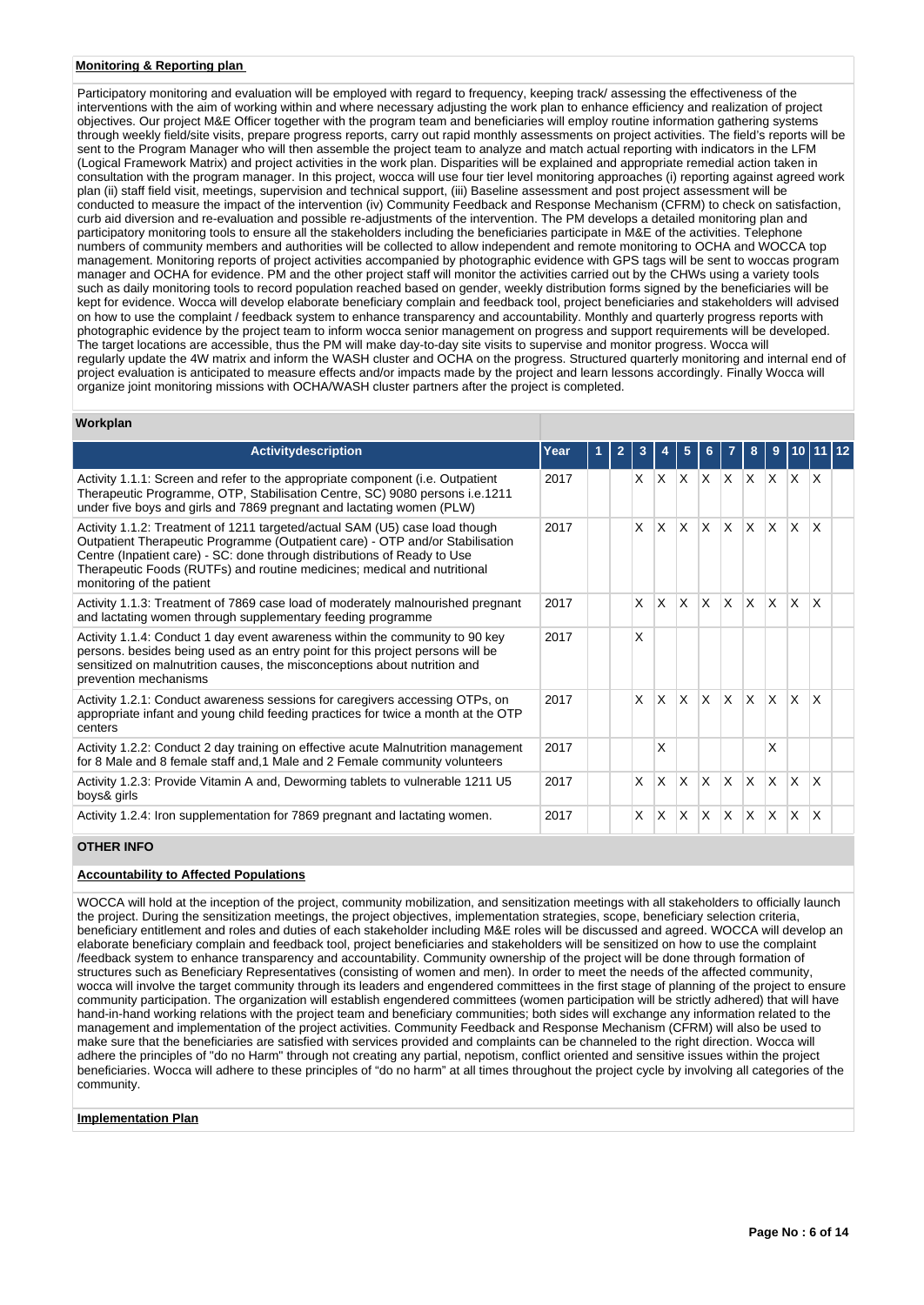There project will have a project director, a project manager, an M&E officer and an accountant in the senior management level; the Project Director will provide a single point of accountability to deliver the project in accordance with the project objectives. The director has full project authority, within the limits of the established budget and company operating policies, to manage and direct assigned project resources and make decisions regarding the project direction. The director will also establish the project resource assignments and ensures that the project is properly managed and staffed, participate in Steering Committee meetings and take decisions; the project manager will be responsible, at field level, of all project implementation in close consultation with the Nairobi based support officer, he/she shall be the interface between Wocca and the community on all matters project. This includes but not limited to overseeing mobilization, field level activity management, preparation of raw monthly and interim progress reports of the project; In close working relationship with the field based programme manager and the director, he/she will be managing the project effectively and efficiently in line with the LFA and Work plan, receiving and streamlining project reports from the field programme manager for communication to the donors and senior management, ensure timely reporting, delivery of project as per budget and schedule, making sure the financials are in order from the accountant, doing follow-ups; The M&E officer shall oversee the M&E component of the project. He/she together with the program team and beneficiaries will employ routine information gathering systems through weekly field/site visits, prepare progress reports, carry out rapid monthly assessments on project activities. The M&E officer will be responsible for learning needs of the project and will come up with findings based on real data to show performance of the projects. The project staff will get support through M&E findings in enhancing flow of information and its management. The M&E officer will play role in promoting of key learning for the improvement of the project and for wider leaning of the organization; The Accountant will be needed in this intervention to oversee the financial procedures of the Project and support the accountability of the organization. Develop both organizational and project budgets, oversee, monitor and evaluate expenditure whilst approving deliverable and invoices and comply with audit procedures.

The technical aspects of the project will be handled by hired technically qualified staff including doctor, nurses, nutritionists, health workers, logistics officer, screener, store keeper who will report to the project manager.

In the implementation proper, Wocca will implement the project with the participation of other key stakeholders using participatory approaches and methods. Mobilization and consultative meetings with communities and other stakeholders will be held regularly at field level. We will recruit experienced personnel who will ensure effective community participatory approach in project planning and implementation. To provide effective coordination, Wocca will provide monthly activity updates with partners including Nutrition cluster both regional and Nairobi level, Other agencies working in the field who are doing other sector projects in the project sites will also be updated to avoid duplication and promote effective and longer sustainability of the project. Wocca will identify the risk of conflict in the project area and immediately avert this risk, the organization will closely engage the local leaders, government officials and the community to sort out any possible threat.

**Coordination with other Organizations in project area**

| Name of the organization                 | Areas/activities of collaboration and rationale                                                                            |
|------------------------------------------|----------------------------------------------------------------------------------------------------------------------------|
| Intersos                                 | Referral in regards to AWD, they are the primary health partner of<br>Wocca with interventions in Waberi village           |
| Qatar red crescent (QRC)                 | QRC is involved in health/MCH in Hawo tako village.                                                                        |
| Somali red crescent society (SRCS)       | SCRC is involved in health/MCH in Halgan village                                                                           |
| Islamic relief (IR)                      | IR is involved in health/MCH in Horseed village                                                                            |
| <b>Zamzam</b>                            | involved in health/MCH in Gololey village                                                                                  |
| Shardo                                   | Shardo is running a TSFP programme in Waberi village, there will be<br>referals between Shardos TSFP and Woccas OTP/SC     |
| <b>UNICEF</b>                            | Wocca will get nutrition supplies from Unicef and benefit from<br>quidance and technical advise from unicef where necesary |
| <b>Environment Marker Of The Project</b> |                                                                                                                            |

A: Neutral Impact on environment with No mitigation

### **Gender Marker Of The Project**

2a- The project is designed to contribute significantly to gender equality

#### **Justify Chosen Gender Marker Code**

The primary targets for the project are children under the age of 5 years of age. These are by definition boys and girls; anthropometric measurements such as MUAC, weight for height and checking for clinical signs e.g. oedema will be used indiscriminately to refer boys/girls in the appropriate programme for management of acute malnutrition if necessary. PLW are are also women by definition, they are disproportionately affected by under nutrition due to increased physiological needs. In addition as caretakers, women take extra activities to support household food security, where male heads are absent often leading to disruptions in infant young child feeding and reduced care practices. For this reason measures to prevent and treat malnutrition related morbidity and mortality will be directed to them..

#### **Protection Mainstreaming**

WOCCA is currently running two projects in this region, the protection caseworkers and outreach staff will participate in the implementation of this project. Our staff are already embedded into the community villages. The state of protection including GBV in the target area is well known through our staff in the field. WOCCA will include the members of the most vulnerable to GBV in the target area. Assesments carried out by WOCCA's staff in protection and their experience in the area are quite valuable for this project.

Women and girls will participate through out the project duration. WOCCA will adopt a participatory approach during the community outreach by involving men and women,boys and girl. Using the do no harm principle WOCCA will avoid any physical risk that may further affect the survivor negatively or put their lives at risk and will provide all with equal services irrespective of the persons age, religion or the clan from where they come from. WOCCA will also adopt the integration approach by working with the other sectors within WOCCA and outside WOCCA by buidling there capacity and scaling up on the outreach activities during this emergency phase

#### **Country Specific Information**

**Safety and Security**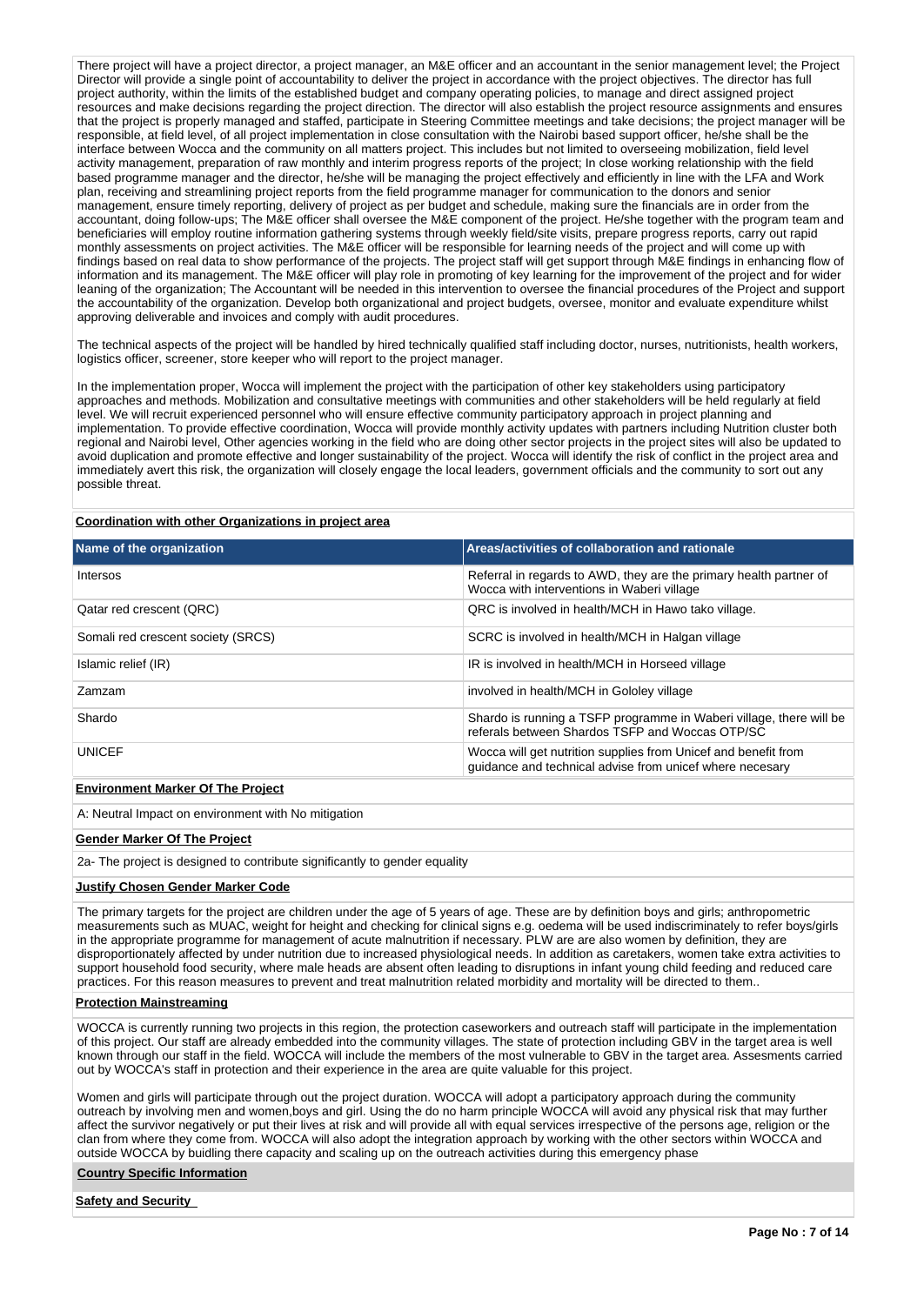The security situation in Balcad and the surrounding areas has been relatively calm for a relatively long time now compared to other areas in although there has been some Al Shabaab insurgents seen in the region but operating under cover due to the heavy presence of security providers such as the AMISOM regiments operating in the district as well as some civilian police force. Wocca has a longstanding presence in Mogadishu since its establishment and has good understanding of the context. Wocca has established direct relations with clan elders to promote humanitarian principles, gain access, enhance program awareness, monitoring on issues including complaints/feedback about operation. Wocca also maintains proper balancing between different clans/sub-clans, including when contracting for services or goods or in staff recruitment. These measures reinforce local acceptance and protection of the staff by the communities, local authorities and other interest groups. Wocca has analyzed the security context in each proposed target location for this project, the locations are accessible to the project staff. Wocca is currently implementing WASH, food security and Nutrition projects in the region with out any security problem. Security in Somalia is dynamic and the district security focal point will be analyzing security situation and advice the front line staff the situation every morning. It is anticipated that the security will remain calm and allow smooth implementation of activities within the project time frame. Wocca will identify the risk of conflict in the project area and immediately avert this risk, the organization will closely engage the local leaders, government officials and the community to sort out any possible threat

#### **Access**

The project location can be easily accessed by the local and international organizations and no incidents have been reported recently. Wocca has been operating in the project location since its inception, Thus, the relationship between wocca and the community in the district is very strong, this has enabled wocca to implement many projects in the sectors of WASH, Nutrition and food security, this shows that wocca has cordial relationship with the communities in the regions where it intervenes, Wocca enjoys full access from all corners of the district including the government , civil societies and beneficiaries. we have main office in Mogadishu and Johwar, which allows easily to access the targeted locations.

## **BUDGET**

| Code | <b>Budget Line Description</b>                                                                                                                                                                                                                                                                                                                                                                                                                                                                                                                                                                                                                                                                                                                                                                                                             |   | D / S Quantity Unit | cost                  | <b>Duration</b><br>Recurran   charged<br>ce | $\frac{9}{6}$<br>to CHF | <b>Total Cost</b> |
|------|--------------------------------------------------------------------------------------------------------------------------------------------------------------------------------------------------------------------------------------------------------------------------------------------------------------------------------------------------------------------------------------------------------------------------------------------------------------------------------------------------------------------------------------------------------------------------------------------------------------------------------------------------------------------------------------------------------------------------------------------------------------------------------------------------------------------------------------------|---|---------------------|-----------------------|---------------------------------------------|-------------------------|-------------------|
|      | <b>Staff and Other Personnel Costs</b>                                                                                                                                                                                                                                                                                                                                                                                                                                                                                                                                                                                                                                                                                                                                                                                                     |   |                     |                       |                                             |                         |                   |
| 1.1  | Programme Director                                                                                                                                                                                                                                                                                                                                                                                                                                                                                                                                                                                                                                                                                                                                                                                                                         | D |                     | $1 \mid 5,000$<br>.00 | 9                                           | 33.33                   | 14,998.50         |
|      | The Project Director will provide a single point of accountability to deliver the project in accordance with the project objectives.<br>The director has full project authority, within the limits of the established budget and company operating policies, to manage and<br>direct assigned project resources and make decisions regarding the project direction. The director will also establish the project<br>resource assignments and ensures that the project is properly managed and staffed, participate in Steering Committee meetings<br>and decisions.                                                                                                                                                                                                                                                                        |   |                     |                       |                                             |                         |                   |
| 1.2  | Field based Programme manager                                                                                                                                                                                                                                                                                                                                                                                                                                                                                                                                                                                                                                                                                                                                                                                                              | D |                     | $1 \mid 1,500$<br>.00 | 9                                           | 100.00                  | 13,500.00         |
|      | The project will hire a field based programme manager specifically for this project. He will be responsible (100% of his time), at<br>field level, of all project implementation in close consultation with the Nairobi based programme officer, he/she shall be the<br>interface between wocca and the community on all matters project. This includes but not limited to overseeing mobilization,<br>activity management, preparation of raw monthly, interim progress reports of the project, the project manager will be hired at rate<br>of 1500 dollar per month.                                                                                                                                                                                                                                                                    |   |                     |                       |                                             |                         |                   |
| 1.3  | Nairobi based programme officer                                                                                                                                                                                                                                                                                                                                                                                                                                                                                                                                                                                                                                                                                                                                                                                                            | D |                     | $1 \mid 2,000$<br>.00 | 9                                           | 50.00                   | 9,000.00          |
|      | The Nairobi based programme officer will be in close working relationship with the field based programme manager and the<br>director, he/she will be managing the project effectively and efficiently in line with the Logical framework and Work plan, receiving<br>and streamlining project reports from the field programme manager for communication to the donors and senior management,<br>ensure timely reporting, delivery of project as per budget and schedule. making sure the financials are in order, doing follow-ups.<br>The Nairobi based support officer is hired at the rate of 2000 dollars per month                                                                                                                                                                                                                   |   |                     |                       |                                             |                         |                   |
| 1.4  | Administation and finance officer                                                                                                                                                                                                                                                                                                                                                                                                                                                                                                                                                                                                                                                                                                                                                                                                          | D |                     | $1 \mid 1,000$<br>.00 | 9                                           | 50.00                   | 4,500.00          |
|      | The Administration and finance officer will be needed in this intervention to oversee the financial procedures of the Project and<br>support the accountability of the organization. Develop both organizational and project budgets, oversee, monitor and evaluate<br>expenditure whilst approving deliverable and invoices and comply with audit procedures. he/she will be hired at 1000 dollars per<br>month.                                                                                                                                                                                                                                                                                                                                                                                                                          |   |                     |                       |                                             |                         |                   |
| 1.5  | Monitoring and Evaluation Officer                                                                                                                                                                                                                                                                                                                                                                                                                                                                                                                                                                                                                                                                                                                                                                                                          | D |                     | $1 \mid 1,000$<br>.00 | 9                                           | 50.00                   | 4,500.00          |
|      | The Monitoring and evaluation officer shall oversee the Monitoring and evaluation component of the project. He/she together with<br>the program team and beneficiaries will employ routine information gathering systems through weekly field/site visits, prepare<br>progress reports, carry out rapid monthly assessments on project activities. He/She will be responsible for learning needs of the<br>project and will come up with findings based on real data to show performance of the projects. The project staff will get support<br>through Monitoring and evaluation findings in enhancing flow of information and its management. The officer will play role in<br>promoting of key learning for the improvement of the project and for wider leaning of the organization he/she will be hired st 1000<br>dollars per month. |   |                     |                       |                                             |                         |                   |
| 1.6  | Doctor                                                                                                                                                                                                                                                                                                                                                                                                                                                                                                                                                                                                                                                                                                                                                                                                                                     | D |                     | 1 800.0<br>0          | 9                                           | 100.00                  | 7,200.00          |
|      | One qualified doctor will be hired for all the three Outpatient therapeutic programmes and the Stabilization Center, all<br>consultations and prescriptions of medical nature will go through him. he will work hand in hand with the three nurses (one hired<br>for each Outpatient therapeutic Programme/Stabilization Center). He will leave instructions with the nurses as he moves around<br>the OTPs. he will be hired at 800 dollars per month including medical and security charges                                                                                                                                                                                                                                                                                                                                              |   |                     |                       |                                             |                         |                   |
| 1.7  | Nurse                                                                                                                                                                                                                                                                                                                                                                                                                                                                                                                                                                                                                                                                                                                                                                                                                                      | D |                     | 3   450.0<br>0        | 9                                           | 100.00                  | 12,150.00         |
|      | The nurses will carry and execute doctors instructions, three of them will be hired one for each Outpatient Therapeutic<br>Programme/Stabilization Center, they will spent more time with patients than the doctor and administer treatment as per doctors<br>prescriptions. they will followup on patients. A nurse will be hired at 450 dollars including medical and security charges                                                                                                                                                                                                                                                                                                                                                                                                                                                   |   |                     |                       |                                             |                         |                   |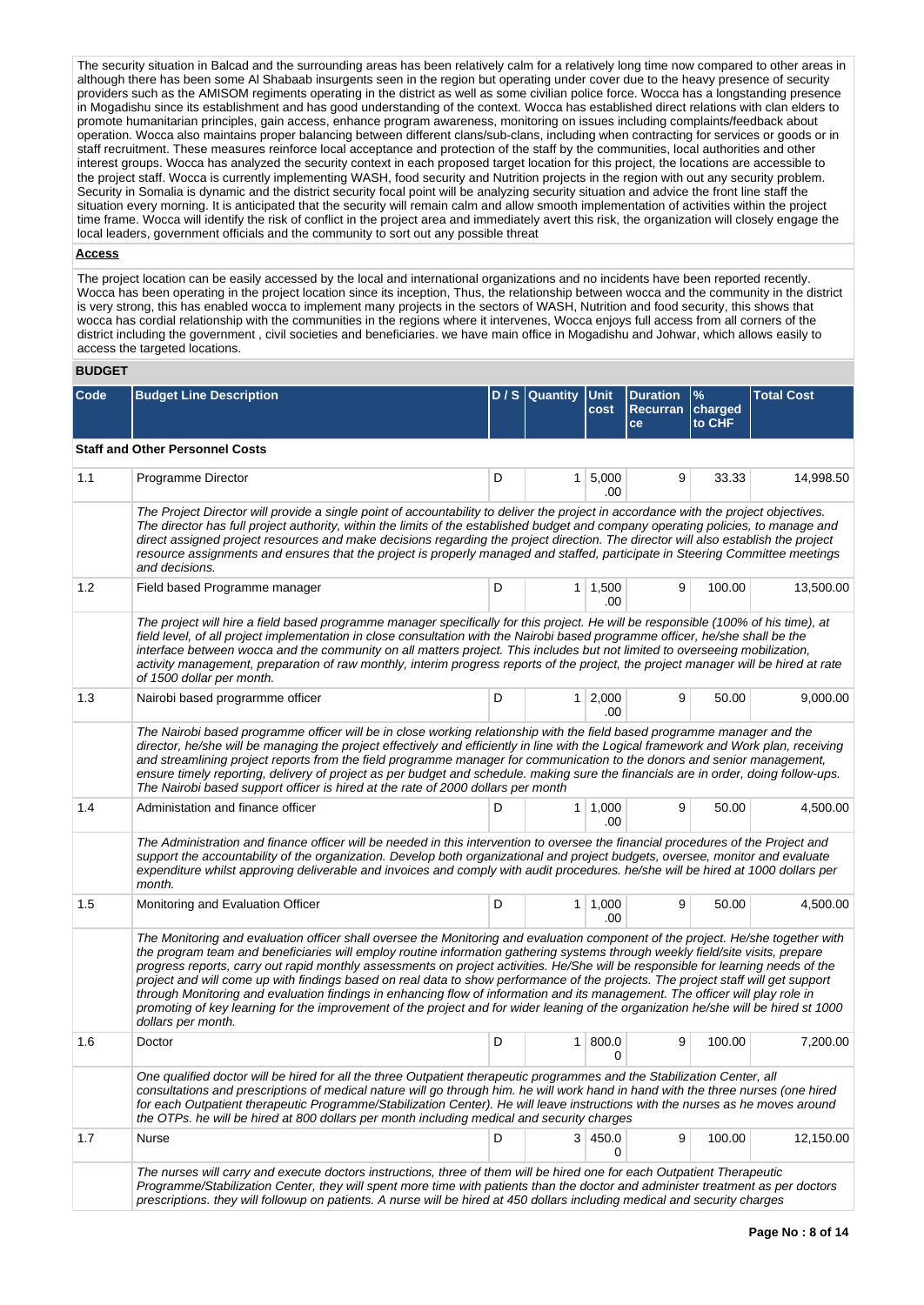| 1.8  | Nutritionist                                                                                                                                                                                                                                                                                                                                                                                                                                                                                                                                                                                                               | D | 1 <sup>1</sup> | 500.0<br>0        | 9              | 100.00 | 4,500.00   |
|------|----------------------------------------------------------------------------------------------------------------------------------------------------------------------------------------------------------------------------------------------------------------------------------------------------------------------------------------------------------------------------------------------------------------------------------------------------------------------------------------------------------------------------------------------------------------------------------------------------------------------------|---|----------------|-------------------|----------------|--------|------------|
|      | One senior nutritionist will be hired, he will give overall guidance to the project as pertains the curative nutrition aspects, he will<br>handle all consultations and prescriptions to treat Acute malnutrition. he will move through and attend to patients in all the 3<br>Outpatient therapeutic programmes. A senior nutritionist will be hired at 500 dollars including medical and security charges.                                                                                                                                                                                                               |   |                |                   |                |        |            |
| 1.9  | Nutrition supervisor                                                                                                                                                                                                                                                                                                                                                                                                                                                                                                                                                                                                       | D |                | $1 \, 400.0$<br>0 | 9              | 100.00 | 3,600.00   |
|      | A nutrition supervisor will have a supervisory role across board to. His role will ensure all admitted cases are cured and no or few<br>defaulters are recorded. He will see to it that the senior nutritionists directions are followed to the letter. He/she will be hired at<br>400 dollars per month including medical and security allowances.                                                                                                                                                                                                                                                                        |   |                |                   |                |        |            |
| 1.10 | Community health worker                                                                                                                                                                                                                                                                                                                                                                                                                                                                                                                                                                                                    | D |                | 3 250.0<br>0      | 9              | 100.00 | 6,750.00   |
|      | Community health workers will work with the community, impacting an understanding of malnutrition in the community while at<br>the same time identifying and referring cases of acute malnutrition among Children Under 5 and Pregnant and Lactating Women<br>to the programme. A community health worker will be hired at 250 dollars including medical and security allowances                                                                                                                                                                                                                                           |   |                |                   |                |        |            |
| 1.11 | screener                                                                                                                                                                                                                                                                                                                                                                                                                                                                                                                                                                                                                   | D |                | 3 250.0<br>0      | 9              | 100.00 | 6,750.00   |
|      | Screeners will administer Mid-Upper Arm Circumference and refer patients to the different components of the programme, 3 of<br>them will be hired, 1 for each Outpatient therapeutic programme, they will work hand in hand with the registrars and will be hired<br>at 250 dollars a month including medical and security charges.                                                                                                                                                                                                                                                                                        |   |                |                   |                |        |            |
| 1.12 | registrer                                                                                                                                                                                                                                                                                                                                                                                                                                                                                                                                                                                                                  | D |                | 3   150.0<br>0    | 9              | 100.00 | 4,050.00   |
|      | A registrer will maintain a clean Outpatient therapeutic programme register, his work will begin during screening and will maintain<br>an Outpatient Therapeutic Programme record capturing all the transfers within and without the different components of the IMAM.<br>Screeners will be hired at 150 dollars including medical and security allowances.                                                                                                                                                                                                                                                                |   |                |                   |                |        |            |
| 1.13 | logistics officer                                                                                                                                                                                                                                                                                                                                                                                                                                                                                                                                                                                                          | D | 1              | 500.0<br>0        | 9              | 50.00  | 2,250.00   |
|      | Logistics Officer ensures the proper functioning of supply chain including procurement planning, purchasing of goods and<br>services, their transport and storage, supervises the organization, planning, and maintenance of the fleet, evaluates/reports the<br>need and ensures the proper use of equipment, assesses and ensures the functioning of the means of communication<br>appropriate. He/she is responsible for the security on the base including staff, premises, as well as security of materials and<br>assets. this project will hire one at 500 dollars per month including medical and security charges |   |                |                   |                |        |            |
| 1.14 | Store keeper                                                                                                                                                                                                                                                                                                                                                                                                                                                                                                                                                                                                               | D | 1 <sup>1</sup> | 200.0<br>0        | 9              | 100.00 | 1,800.00   |
|      | A store keeper will work hand in hand with the logistics officer, he/she keeps stored inventory he also keeps track of the expiry<br>dates of supplies. a store keeper will be hired at 200 dollars per month including medical and security charges.                                                                                                                                                                                                                                                                                                                                                                      |   |                |                   |                |        |            |
| 1.15 | Food distributer                                                                                                                                                                                                                                                                                                                                                                                                                                                                                                                                                                                                           | D |                | 3 150.0<br>0      | 9              | 100.00 | 4.050.00   |
|      | A food distributor will distribute nutrition supplies to project beneficiaries across the target location from the central stores. 3 of<br>them will be hired, one for each outpatient therapeutic programme. A food distributor will be hired at 150 dollars per month<br>including medical and security charges.                                                                                                                                                                                                                                                                                                         |   |                |                   |                |        |            |
| 1.16 | crowd controllers                                                                                                                                                                                                                                                                                                                                                                                                                                                                                                                                                                                                          | D |                | 3   100.0<br>0    | 9              | 100.00 | 2,700.00   |
|      | A crowd controller will maintain order, avoiding push and pull that might cause injuries during sreenings and distribution<br>activities. A crowd controller will be hired at 100 dollars per month including medical snd security charges.                                                                                                                                                                                                                                                                                                                                                                                |   |                |                   |                |        |            |
|      | <b>Section Total</b>                                                                                                                                                                                                                                                                                                                                                                                                                                                                                                                                                                                                       |   |                |                   |                |        | 102,298.50 |
|      | Supplies, Commodities, Materials                                                                                                                                                                                                                                                                                                                                                                                                                                                                                                                                                                                           |   |                |                   |                |        |            |
| 2.1  | Warehouse rent                                                                                                                                                                                                                                                                                                                                                                                                                                                                                                                                                                                                             | D | 1 <sup>1</sup> | 450.0<br>0        | 9              | 100.00 | 4,050.00   |
|      | Payment for a rented wocca warehouse for storage of nutrition supplies for 9 months at the rate of 450 USD per month.                                                                                                                                                                                                                                                                                                                                                                                                                                                                                                      |   |                |                   |                |        |            |
| 2.2  | Personnel training on integrated management of Acute<br>Malnutrition                                                                                                                                                                                                                                                                                                                                                                                                                                                                                                                                                       | D | 1 <sup>1</sup> | 692.0<br>0        | 1              | 100.00 | 692.00     |
|      | This cost will be born for conducting a 2 day training on effective acute Malnutrition management for 8 Male and 8 female staff<br>and, 1 Male and 2 Female community workers, expenses will be as per attached Bill Of Quantities (B.O.Q).                                                                                                                                                                                                                                                                                                                                                                                |   |                |                   |                |        |            |
| 2.3  | Community sensitization meeting malnutrition causes,<br>misconceptions about malnutrition and prevention<br>mechanisms.                                                                                                                                                                                                                                                                                                                                                                                                                                                                                                    | D |                | 1 450.0<br>0      | 1              | 100.00 | 450.00     |
|      | This cost will be born for conducting a 1 day awarenessevent within the community to 90 key persons. besides being used as an<br>entry point for this project, persons will be sensitized on malnutrition causes, the misconceptions about nutrition and prevention<br>mechanisms. Expenses will be as per the attached B.O.Q                                                                                                                                                                                                                                                                                              |   |                |                   |                |        |            |
| 2.4  | Tables                                                                                                                                                                                                                                                                                                                                                                                                                                                                                                                                                                                                                     | D |                | 10 30.00          | $\overline{c}$ | 100.00 | 600.00     |
|      | Tables will be used by the Mobile team to set up base in the community                                                                                                                                                                                                                                                                                                                                                                                                                                                                                                                                                     |   |                |                   |                |        |            |
| 2.5  | Chairs                                                                                                                                                                                                                                                                                                                                                                                                                                                                                                                                                                                                                     | D | 40             | 30.00             | 2              | 100.00 | 2,400.00   |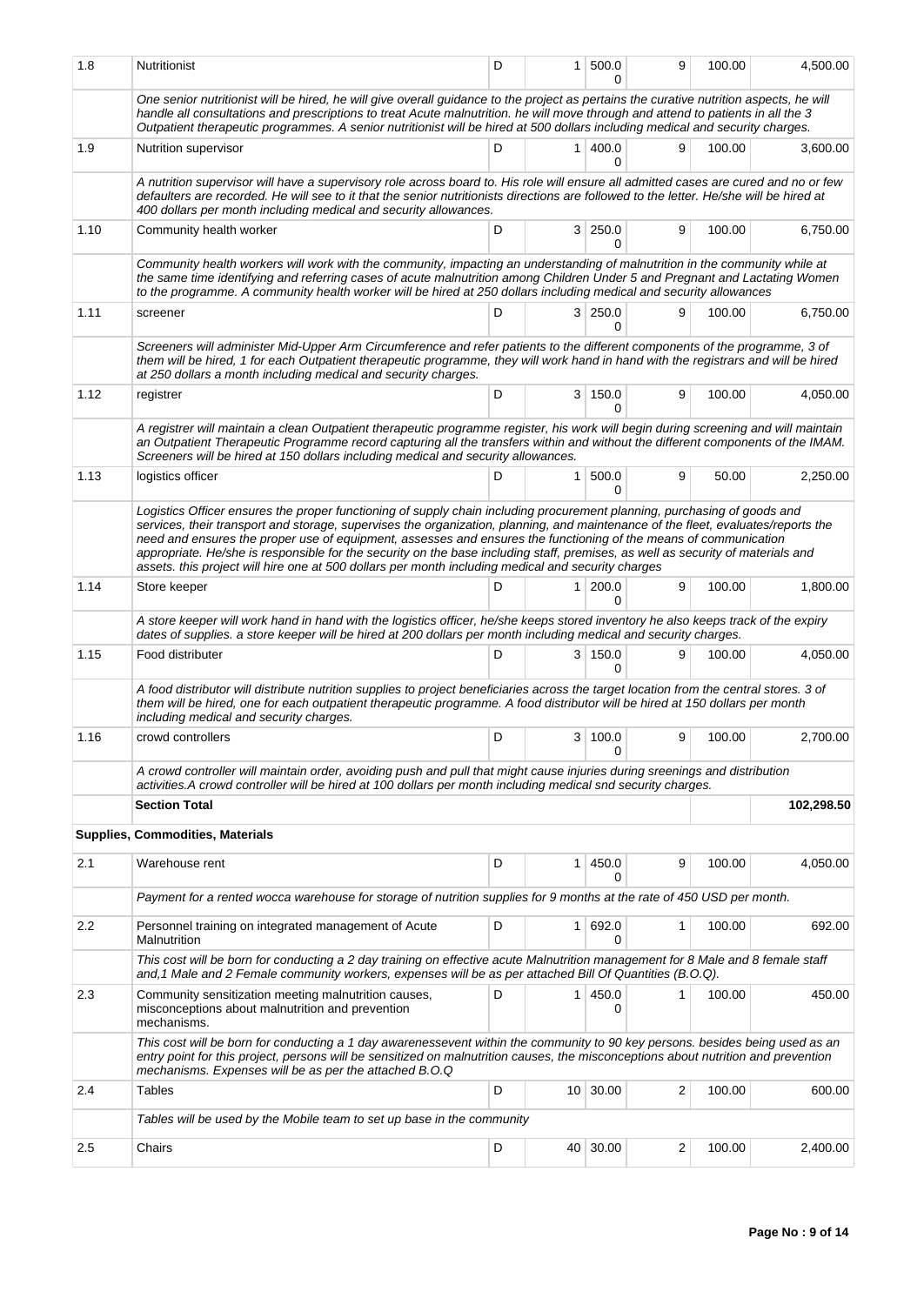|                                                                                                                                                  | chairs will be used by the mobile team to set up base in the community                                                                                                                                                  |   |              |                        |                |        |            |  |  |  |  |  |
|--------------------------------------------------------------------------------------------------------------------------------------------------|-------------------------------------------------------------------------------------------------------------------------------------------------------------------------------------------------------------------------|---|--------------|------------------------|----------------|--------|------------|--|--|--|--|--|
|                                                                                                                                                  | <b>Section Total</b>                                                                                                                                                                                                    |   | 8,192.00     |                        |                |        |            |  |  |  |  |  |
| <b>Travel</b>                                                                                                                                    |                                                                                                                                                                                                                         |   |              |                        |                |        |            |  |  |  |  |  |
| 5.1                                                                                                                                              | <b>Travel cost</b>                                                                                                                                                                                                      | D |              | 2   800.0<br>0         | $\overline{4}$ | 100.00 | 6,400.00   |  |  |  |  |  |
|                                                                                                                                                  | Return ticket from Nairobi to Mogadishu once every two months during the project period for the project director and the Nairobi<br>based programme officer (i.e. 4 times during the project period)                    |   |              |                        |                |        |            |  |  |  |  |  |
| 5.2                                                                                                                                              | Car rental for Mobile team                                                                                                                                                                                              | D |              | $2 \mid 1,800$<br>.00. | 9              | 100.00 | 32,400.00  |  |  |  |  |  |
|                                                                                                                                                  | The project will enter into contractual agreement with reputable providers of car rental services to provide transport services to<br>the 2 mobile teams to outpatient Therapeutic cost sites during the project period |   |              |                        |                |        |            |  |  |  |  |  |
|                                                                                                                                                  | <b>Section Total</b>                                                                                                                                                                                                    |   |              |                        |                |        | 38,800.00  |  |  |  |  |  |
|                                                                                                                                                  | <b>General Operating and Other Direct Costs</b>                                                                                                                                                                         |   |              |                        |                |        |            |  |  |  |  |  |
| 7.1                                                                                                                                              | Mogadishu Office rent                                                                                                                                                                                                   | D | $\mathbf{1}$ | 300.0<br>0             | 9              | 100.00 | 2,700.00   |  |  |  |  |  |
|                                                                                                                                                  | This cost is contribution to Mogadishu office rent, with SHF contributing 300 USD every month for 9 months.                                                                                                             |   |              |                        |                |        |            |  |  |  |  |  |
| 7.2                                                                                                                                              | Mogadushu office Utilities                                                                                                                                                                                              | D | $\mathbf{1}$ | 300.0<br>0             | 9              | 100.00 | 2,700.00   |  |  |  |  |  |
|                                                                                                                                                  | This cost is contribution to Mogadishu office utilities at a monthly rate of USD 300 (see the attached B.O.Q)                                                                                                           |   |              |                        |                |        |            |  |  |  |  |  |
| 7.3                                                                                                                                              | Mogadishu office stationery                                                                                                                                                                                             | D |              | $1 \quad 2.903$<br>.00 | $\mathbf{1}$   | 100.00 | 2,903.00   |  |  |  |  |  |
| This cost is for the purchase of Stationery and office materials for the Mogadishu main office. (see the attached B.O.Q)                         |                                                                                                                                                                                                                         |   |              |                        |                |        |            |  |  |  |  |  |
| 7.4                                                                                                                                              | communication                                                                                                                                                                                                           | D | $\mathbf{1}$ | 200.0<br>0             | 9              | 100.00 | 1,800.00   |  |  |  |  |  |
| This cost is for communication, telephone and internet charges between the Mogadishu office and between the field teams (see<br>attached B.O.Q.) |                                                                                                                                                                                                                         |   |              |                        |                |        |            |  |  |  |  |  |
|                                                                                                                                                  | <b>Section Total</b><br>10,103.00                                                                                                                                                                                       |   |              |                        |                |        |            |  |  |  |  |  |
| <b>SubTotal</b><br>89.00                                                                                                                         |                                                                                                                                                                                                                         |   |              |                        |                |        | 159,393.50 |  |  |  |  |  |
| Direct                                                                                                                                           |                                                                                                                                                                                                                         |   |              |                        |                |        | 159,393.50 |  |  |  |  |  |
| Support                                                                                                                                          |                                                                                                                                                                                                                         |   |              |                        |                |        |            |  |  |  |  |  |
| <b>PSC Cost</b>                                                                                                                                  |                                                                                                                                                                                                                         |   |              |                        |                |        |            |  |  |  |  |  |
|                                                                                                                                                  | <b>PSC Cost Percent</b>                                                                                                                                                                                                 |   |              |                        |                |        | 7.00       |  |  |  |  |  |
| <b>PSC Amount</b>                                                                                                                                |                                                                                                                                                                                                                         |   |              |                        |                |        | 11,157.55  |  |  |  |  |  |
| <b>Total Cost</b>                                                                                                                                |                                                                                                                                                                                                                         |   |              |                        |                |        | 170,551.05 |  |  |  |  |  |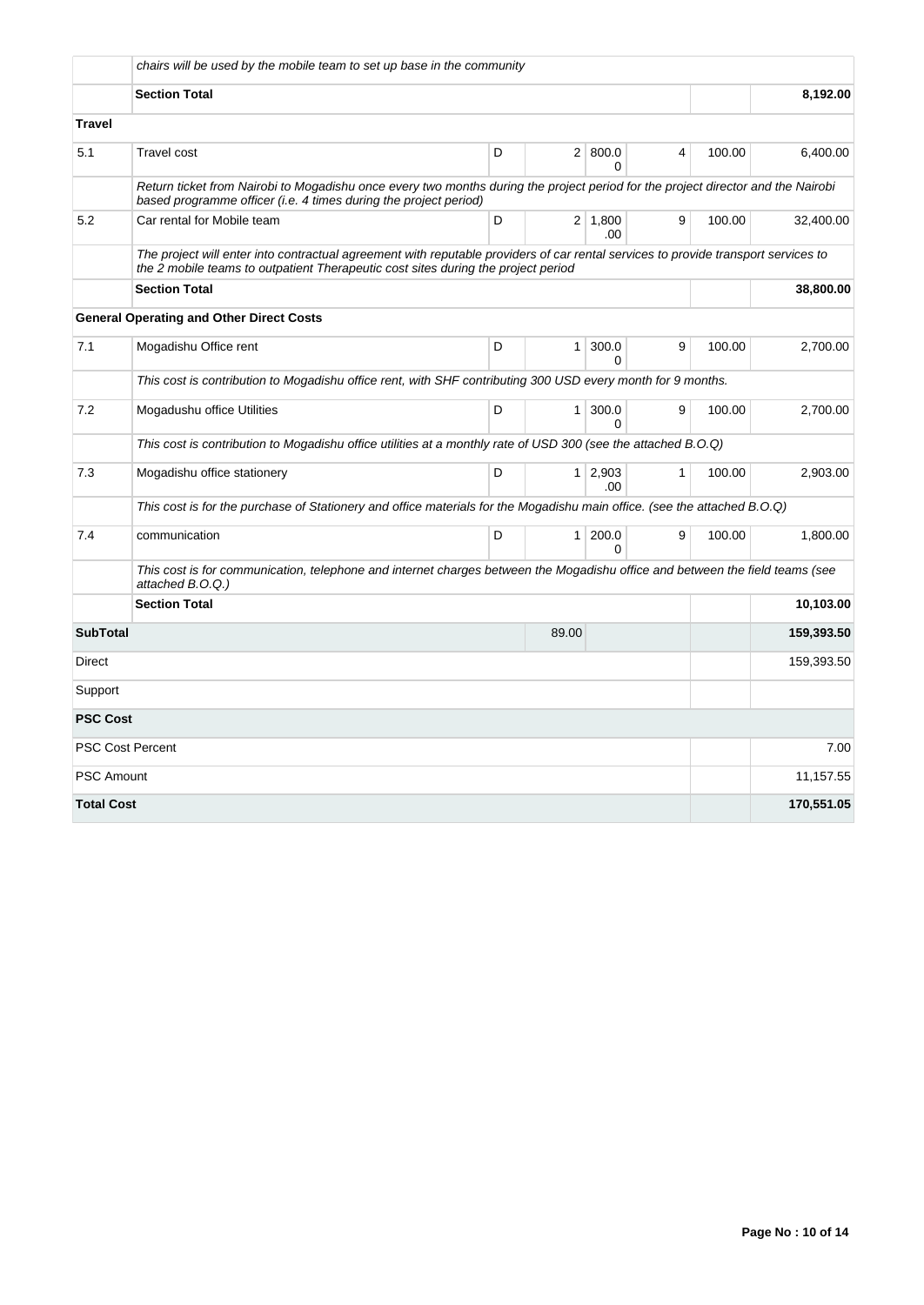# **Project Locations**

| <b>Location</b>                                | <b>Estimated</b><br>percentage<br>of budget<br>for each<br><b>location</b> | <b>Estimated number of beneficiaries</b><br>for each location |              |             |       |              | <b>Activity Name</b>                                                                                                                                                                                                                                                                                                                                                                                                                                                                                                                                                                                                                                                                                                                                                                                                                                                                                                                                                                                                                                                                                                                                                                                                                                                                                                                |
|------------------------------------------------|----------------------------------------------------------------------------|---------------------------------------------------------------|--------------|-------------|-------|--------------|-------------------------------------------------------------------------------------------------------------------------------------------------------------------------------------------------------------------------------------------------------------------------------------------------------------------------------------------------------------------------------------------------------------------------------------------------------------------------------------------------------------------------------------------------------------------------------------------------------------------------------------------------------------------------------------------------------------------------------------------------------------------------------------------------------------------------------------------------------------------------------------------------------------------------------------------------------------------------------------------------------------------------------------------------------------------------------------------------------------------------------------------------------------------------------------------------------------------------------------------------------------------------------------------------------------------------------------|
|                                                |                                                                            | Men                                                           | <b>Women</b> | <b>Boys</b> | Girls | <b>Total</b> |                                                                                                                                                                                                                                                                                                                                                                                                                                                                                                                                                                                                                                                                                                                                                                                                                                                                                                                                                                                                                                                                                                                                                                                                                                                                                                                                     |
| Middle Shabelle -> Balcad -> Ceel<br>Geelow    | 15                                                                         |                                                               | 563          | 35          | 52    |              | 650 Activity 1.1.1 : Screen and refer to the<br>appropriate component (i.e. Outpatient<br>Therapeutic Programme, OTP, Stabilisation<br>Centre, SC) 9080 persons i.e.1211 under five<br>boys and girls and 7869 pregnant and lactating<br>women (PLW)<br>Activity 1.1.2 : Treatment of 1211 targeted/actual<br>SAM (U5) case load though Outpatient<br>Therapeutic Programme (Outpatient care) - OTP<br>and/or Stabilisation Centre (Inpatient care) - SC:<br>done through distributions of Ready to Use<br>Therapeutic Foods (RUTFs) and routine<br>medicines; medical and nutritional monitoring of<br>the patient<br>Activity 1.1.3 : Treatment of 7869 case load of<br>moderately malnourished pregnant and lactating<br>women through supplementary feeding<br>programme<br>Activity 1.2.1 : Conduct awareness sessions for<br>caregivers accessing OTPs, on appropriate<br>infant and young child feeding practices for twice<br>a month at the OTP centers<br>Activity 1.2.2 : Conduct 2 day training on effective<br>acute Malnutrition management for 8 Male and 8<br>female staff and, 1 Male and 2 Female community<br>volunteers<br>Activity 1.2.3 : Provide Vitamin A and,<br>Deworming tablets to vulnerable 1211 U5 boys&<br>girls<br>Activity 1.2.4 : Iron supplementation for 7869<br>pregnant and lactating women. |
| Middle Shabelle -> Balcad -><br>Faarax-Gololey | 15                                                                         |                                                               | 520          | 32          | 48    |              | 600 Activity 1.1.1 : Screen and refer to the<br>appropriate component (i.e. Outpatient<br>Therapeutic Programme, OTP, Stabilisation<br>Centre, SC) 9080 persons i.e.1211 under five<br>boys and girls and 7869 pregnant and lactating<br>women (PLW)<br>Activity 1.1.2 : Treatment of 1211 targeted/actual<br>SAM (U5) case load though Outpatient<br>Therapeutic Programme (Outpatient care) - OTP<br>and/or Stabilisation Centre (Inpatient care) - SC:<br>done through distributions of Ready to Use<br>Therapeutic Foods (RUTFs) and routine<br>medicines; medical and nutritional monitoring of<br>the patient<br>Activity 1.1.3 : Treatment of 7869 case load of<br>moderately malnourished pregnant and lactating<br>women through supplementary feeding<br>programme<br>Activity 1.2.1 : Conduct awareness sessions for<br>caregivers accessing OTPs, on appropriate<br>infant and young child feeding practices for twice<br>a month at the OTP centers<br>Activity 1.2.2 : Conduct 2 day training on effective<br>acute Malnutrition management for 8 Male and 8<br>female staff and, 1 Male and 2 Female community<br>volunteers<br>Activity 1.2.3 : Provide Vitamin A and,<br>Deworming tablets to vulnerable 1211 U5 boys&<br>girls<br>Activity 1.2.4 : Iron supplementation for 7869<br>pregnant and lactating women. |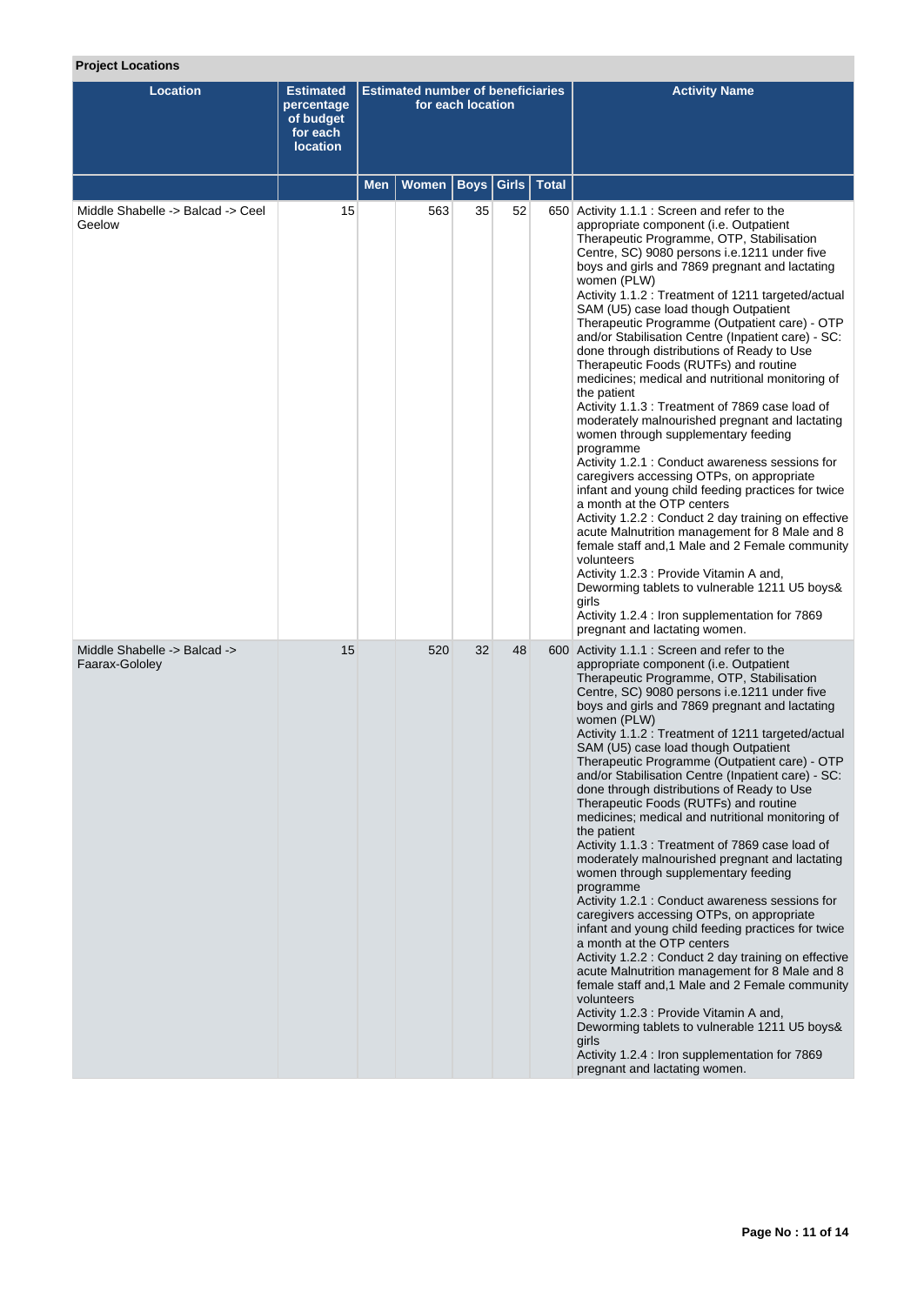| Middle Shabelle -> Balcad -><br>Halgan | 15 | 1,302 | 80 | 120 <sub>1</sub> | 1,502 Activity 1.1.1 : Screen and refer to the<br>appropriate component (i.e. Outpatient<br>Therapeutic Programme, OTP, Stabilisation<br>Centre, SC) 9080 persons i.e.1211 under five<br>boys and girls and 7869 pregnant and lactating<br>women (PLW)<br>Activity 1.1.2 : Treatment of 1211 targeted/actual<br>SAM (U5) case load though Outpatient<br>Therapeutic Programme (Outpatient care) - OTP<br>and/or Stabilisation Centre (Inpatient care) - SC:<br>done through distributions of Ready to Use<br>Therapeutic Foods (RUTFs) and routine<br>medicines; medical and nutritional monitoring of<br>the patient<br>Activity 1.1.3 : Treatment of 7869 case load of<br>moderately malnourished pregnant and lactating<br>women through supplementary feeding<br>programme<br>Activity 1.2.1 : Conduct awareness sessions for<br>caregivers accessing OTPs, on appropriate<br>infant and young child feeding practices for twice<br>a month at the OTP centers<br>Activity 1.2.2 : Conduct 2 day training on effective<br>acute Malnutrition management for 8 Male and 8<br>female staff and, 1 Male and 2 Female community<br>volunteers<br>Activity 1.2.3 : Provide Vitamin A and,<br>Deworming tablets to vulnerable 1211 U5 boys&<br>girls<br>Activity 1.2.4 : Iron supplementation for 7869<br>pregnant and lactating women. |
|----------------------------------------|----|-------|----|------------------|---------------------------------------------------------------------------------------------------------------------------------------------------------------------------------------------------------------------------------------------------------------------------------------------------------------------------------------------------------------------------------------------------------------------------------------------------------------------------------------------------------------------------------------------------------------------------------------------------------------------------------------------------------------------------------------------------------------------------------------------------------------------------------------------------------------------------------------------------------------------------------------------------------------------------------------------------------------------------------------------------------------------------------------------------------------------------------------------------------------------------------------------------------------------------------------------------------------------------------------------------------------------------------------------------------------------------------------|
| Middle Shabelle -> Balcad -><br>Hawaay | 10 | 438   | 27 | 41               | 506 Activity 1.1.1 : Screen and refer to the<br>appropriate component (i.e. Outpatient<br>Therapeutic Programme, OTP, Stabilisation<br>Centre, SC) 9080 persons i.e.1211 under five<br>boys and girls and 7869 pregnant and lactating<br>women (PLW)<br>Activity 1.1.2 : Treatment of 1211 targeted/actual<br>SAM (U5) case load though Outpatient<br>Therapeutic Programme (Outpatient care) - OTP<br>and/or Stabilisation Centre (Inpatient care) - SC:<br>done through distributions of Ready to Use<br>Therapeutic Foods (RUTFs) and routine<br>medicines; medical and nutritional monitoring of<br>the patient<br>Activity 1.1.3 : Treatment of 7869 case load of<br>moderately malnourished pregnant and lactating<br>women through supplementary feeding<br>programme<br>Activity 1.2.1 : Conduct awareness sessions for<br>caregivers accessing OTPs, on appropriate<br>infant and young child feeding practices for twice<br>a month at the OTP centers<br>Activity 1.2.2 : Conduct 2 day training on effective<br>acute Malnutrition management for 8 Male and 8<br>female staff and, 1 Male and 2 Female community<br>volunteers<br>Activity 1.2.3 : Provide Vitamin A and,<br>Deworming tablets to vulnerable 1211 U5 boys&<br>girls<br>Activity 1.2.4 : Iron supplementation for 7869<br>pregnant and lactating women.   |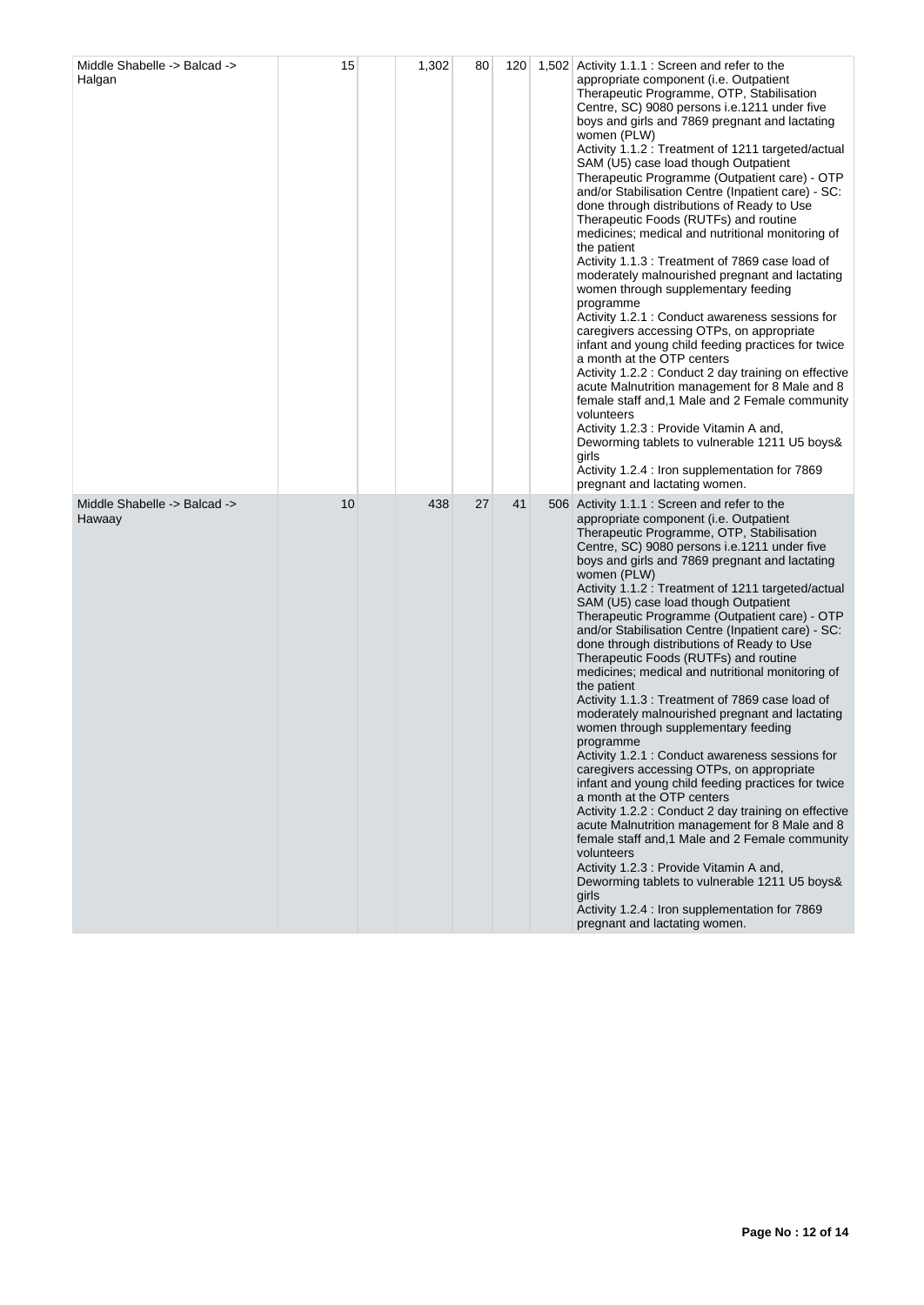| Middle Shabelle -> Balcad -> Balad            | 15 | 2,704 | 165 | 250 | 3,119 Activity 1.1.1 : Screen and refer to the<br>appropriate component (i.e. Outpatient<br>Therapeutic Programme, OTP, Stabilisation<br>Centre, SC) 9080 persons i.e.1211 under five<br>boys and girls and 7869 pregnant and lactating<br>women (PLW)<br>Activity 1.1.2 : Treatment of 1211 targeted/actual<br>SAM (U5) case load though Outpatient<br>Therapeutic Programme (Outpatient care) - OTP<br>and/or Stabilisation Centre (Inpatient care) - SC:<br>done through distributions of Ready to Use<br>Therapeutic Foods (RUTFs) and routine<br>medicines; medical and nutritional monitoring of<br>the patient<br>Activity 1.1.3 : Treatment of 7869 case load of<br>moderately malnourished pregnant and lactating<br>women through supplementary feeding<br>programme<br>Activity 1.2.1 : Conduct awareness sessions for<br>caregivers accessing OTPs, on appropriate<br>infant and young child feeding practices for twice<br>a month at the OTP centers<br>Activity 1.2.2 : Conduct 2 day training on effective<br>acute Malnutrition management for 8 Male and 8<br>female staff and, 1 Male and 2 Female community<br>volunteers<br>Activity 1.2.3 : Provide Vitamin A and,<br>Deworming tablets to vulnerable 1211 U5 boys&<br>girls<br>Activity 1.2.4 : Iron supplementation for 7869<br>pregnant and lactating women. |
|-----------------------------------------------|----|-------|-----|-----|---------------------------------------------------------------------------------------------------------------------------------------------------------------------------------------------------------------------------------------------------------------------------------------------------------------------------------------------------------------------------------------------------------------------------------------------------------------------------------------------------------------------------------------------------------------------------------------------------------------------------------------------------------------------------------------------------------------------------------------------------------------------------------------------------------------------------------------------------------------------------------------------------------------------------------------------------------------------------------------------------------------------------------------------------------------------------------------------------------------------------------------------------------------------------------------------------------------------------------------------------------------------------------------------------------------------------------------|
| Middle Shabelle -> Balcad -><br><b>Balcad</b> | 15 | 1,628 | 100 | 150 | 1,878 Activity 1.1.1 : Screen and refer to the<br>appropriate component (i.e. Outpatient<br>Therapeutic Programme, OTP, Stabilisation<br>Centre, SC) 9080 persons i.e.1211 under five<br>boys and girls and 7869 pregnant and lactating<br>women (PLW)<br>Activity 1.1.2 : Treatment of 1211 targeted/actual<br>SAM (U5) case load though Outpatient<br>Therapeutic Programme (Outpatient care) - OTP<br>and/or Stabilisation Centre (Inpatient care) - SC:<br>done through distributions of Ready to Use<br>Therapeutic Foods (RUTFs) and routine<br>medicines; medical and nutritional monitoring of<br>the patient<br>Activity 1.1.3 : Treatment of 7869 case load of<br>moderately malnourished pregnant and lactating<br>women through supplementary feeding<br>programme<br>Activity 1.2.1 : Conduct awareness sessions for<br>caregivers accessing OTPs, on appropriate<br>infant and young child feeding practices for twice<br>a month at the OTP centers<br>Activity 1.2.2 : Conduct 2 day training on effective<br>acute Malnutrition management for 8 Male and 8<br>female staff and, 1 Male and 2 Female community<br>volunteers<br>Activity 1.2.3 : Provide Vitamin A and,<br>Deworming tablets to vulnerable 1211 U5 boys&<br>qirls<br>Activity 1.2.4 : Iron supplementation for 7869<br>pregnant and lactating women. |